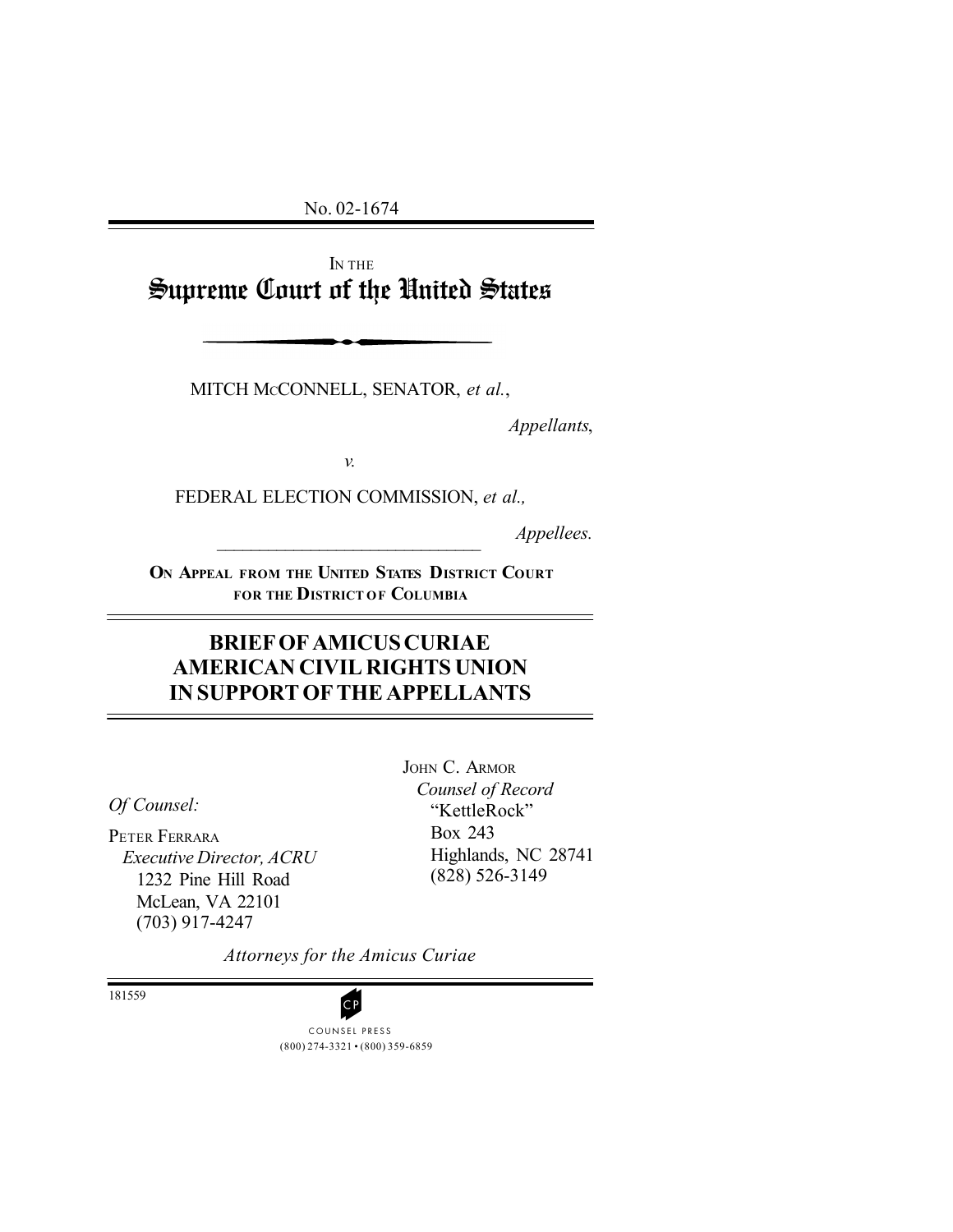## **TABLE OF CONTENTS**

|                                                                                                                                                                                                                                                                            | Page |
|----------------------------------------------------------------------------------------------------------------------------------------------------------------------------------------------------------------------------------------------------------------------------|------|
| Table of Cited Authorities                                                                                                                                                                                                                                                 | ii   |
| Interest of Amicus                                                                                                                                                                                                                                                         | 1    |
|                                                                                                                                                                                                                                                                            | 2    |
| Are the prohibitions of certain types of media<br>I.<br>advertising by organizations other than<br>political parties themselves, a violation of the<br>First Amendment?                                                                                                    | 3    |
| II.<br>Are the restrictions on certain types of<br>materials and spending by state political<br>parties and state candidates a violation of both<br>the First Amendment rights of those groups and<br>candidates, and of the Tenth Amendment?<br>.                         | 12   |
| III. Do the Bipartisan Campaign Reform Act's<br>(BCRA) three different levels of permissible<br>contributions to federal candidates necessarily<br>contradict each other under the Fifth<br>Amendment, and if so, which of those levels<br>should be ruled constitutional? | 15   |
| IV. Are so many parts of BCRA unconstitutional<br>that the entire law should be declared<br>unconstitutional? If so, how should the<br>remedy be fashioned?                                                                                                                | 20   |
| Conclusion                                                                                                                                                                                                                                                                 | 22   |

| I             |  |
|---------------|--|
| l             |  |
| ¢<br>۰.<br>۰. |  |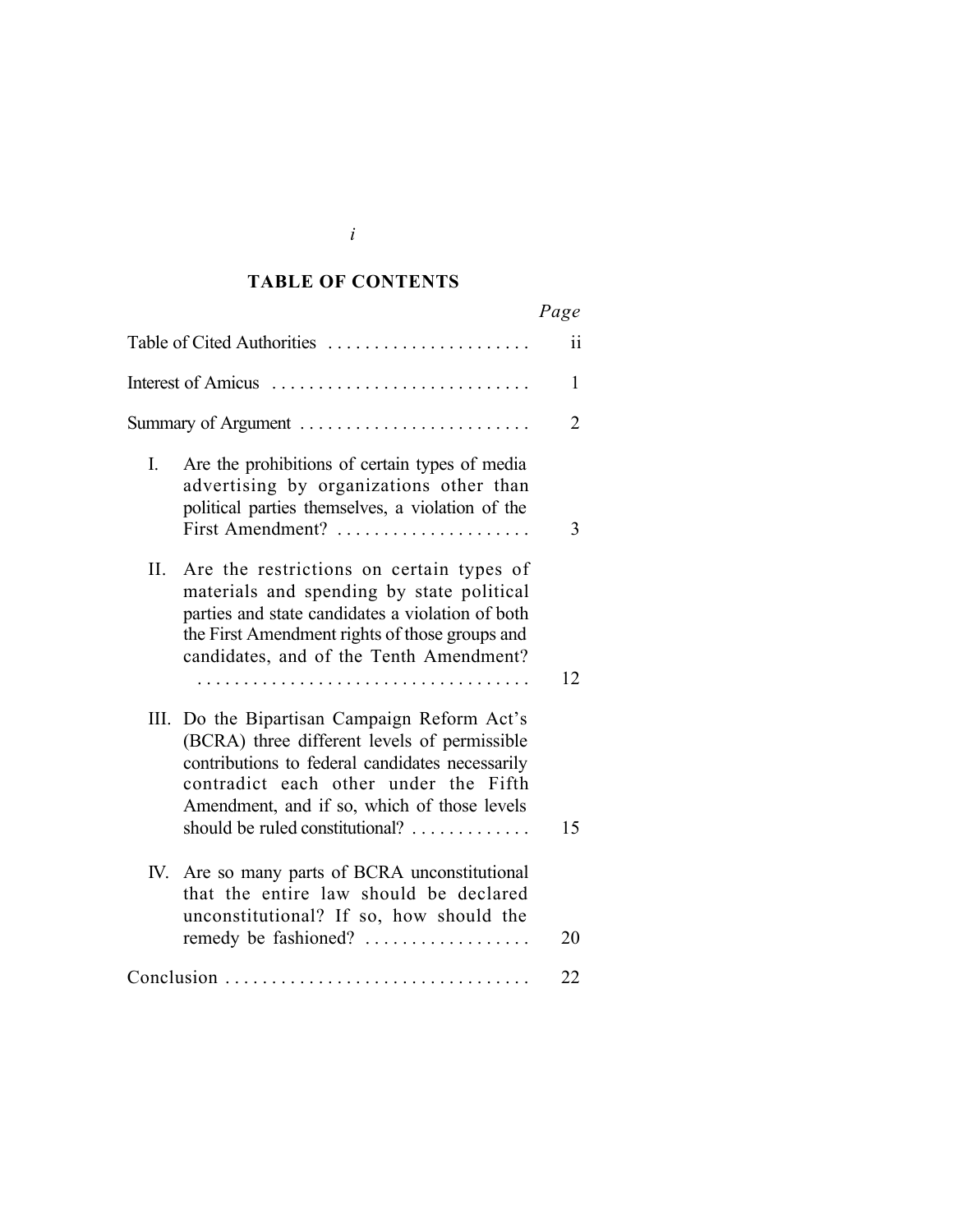# **TABLE OF CITED AUTHORITIES**

*Page* 

| Cases:                                                                                                  | 1 uge |
|---------------------------------------------------------------------------------------------------------|-------|
| Buckley v. Valeo, 1976, 424 U.S. 1 (1976)  passim                                                       |       |
| Eu v. San Francisco County Democratic Central<br>Committee, 489 U.S. 214 (1989)                         | 4     |
| First National Bank of Boston v. Belotti, 435 U.S.<br>$765(1978)$                                       | 12    |
| Garcia v. San Antonio Transit Authority, 469 U.S.<br>$528(1985)$                                        | 14    |
| Illinois Elections Board v. Socialist Workers Party,                                                    |       |
| Lubin v. Panish, 415 U.S. 709 (1974)                                                                    | 14    |
| Miami Herald v. Tornillo, 418 U.S. 241 (1974)                                                           | 11    |
| New York Times v. Sullivan, 376 U.S. 254 (1964)  11, 12                                                 |       |
| Perry v. Sinderman, 408 U.S. 593 (1972)  17, 18                                                         |       |
| Spencer Williams, et al. v. United States, U.S. Federal<br>Circuit, Case No. 99-1572, February 16, 2001 | 15    |
| Sweezy v. New Hampshire, 354 U.S. 234 (1957)                                                            | 7     |
| Virginia State Board of Pharmacy v. Virginia Citizens<br>Consumer Council, Inc., 425 U.S. 748 (1976).   | 12    |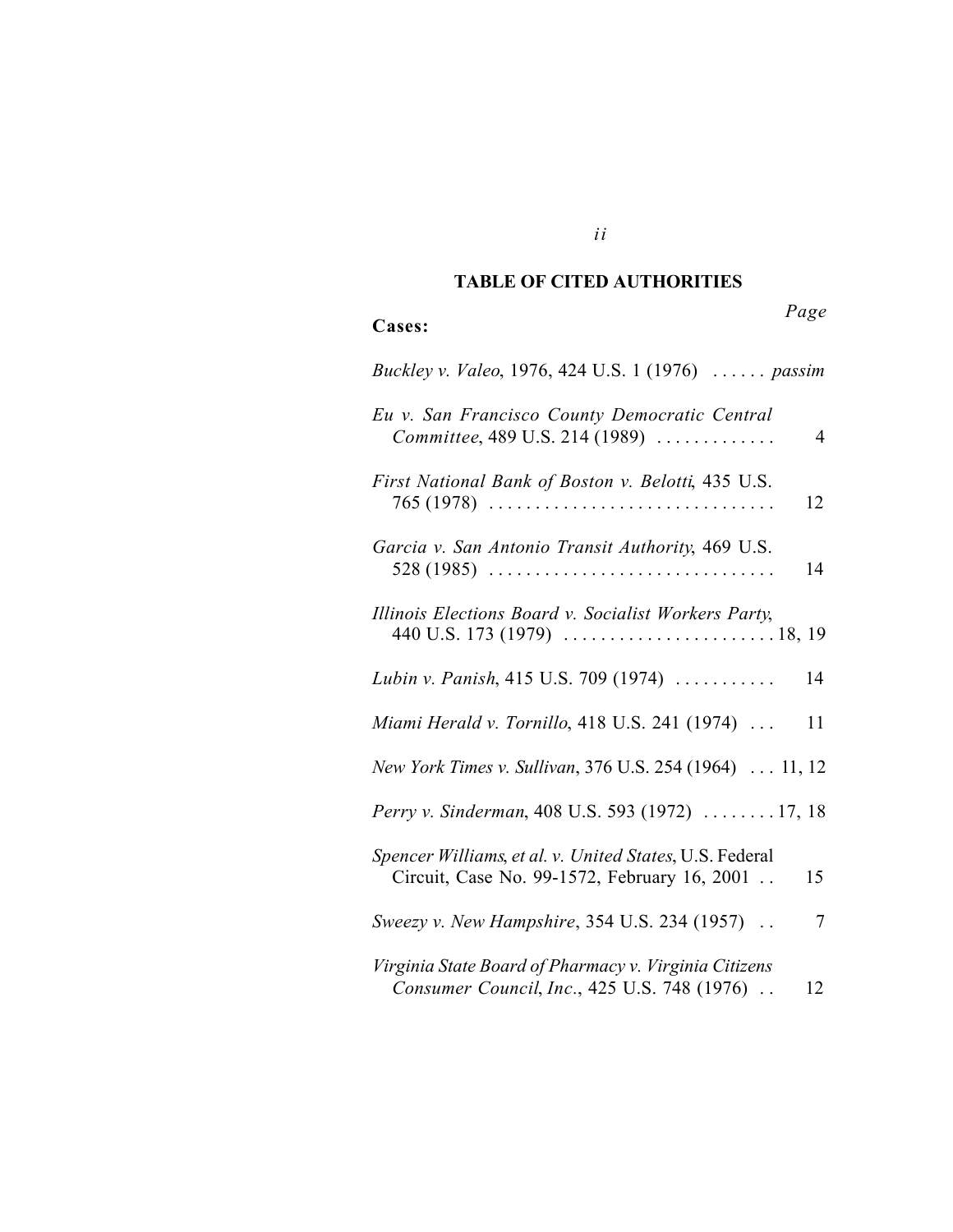# *Cited Authorities*

*iii* 

# *Page*

# **United States Constitution:**

| 3                                                                                                                                                                                                          |
|------------------------------------------------------------------------------------------------------------------------------------------------------------------------------------------------------------|
| Tenth Amendment $\dots \dots \dots \dots \dots \dots \dots \dots \dots \dots$ . 2, 12, 14                                                                                                                  |
| Fourteenth Amendment<br>18                                                                                                                                                                                 |
| <b>Statutes:</b>                                                                                                                                                                                           |
| Sedition Act of 1798<br>10                                                                                                                                                                                 |
| Bipartisan Campaign Reform Act of 2002, Pub. L.                                                                                                                                                            |
| Texts:                                                                                                                                                                                                     |
| Congressional Record, 107th Congress, 13 February<br>5, 6                                                                                                                                                  |
| <b>Other Materials:</b>                                                                                                                                                                                    |
| Library of Congress, Periodicals Collection,<br>microfilm collection, Colonial and early American<br>newspapers $\ldots \ldots \ldots \ldots \ldots \ldots \ldots \ldots \ldots \ldots \ldots$             |
| Thomas Jefferson, letter to Col. Edward Carrington, 16<br>January, 1787 The Writings of Thomas Jefferson,<br>Lipscomb and Bergh, Editors, Washington,<br>Thomas Jefferson Memorial Association, 1905;<br>7 |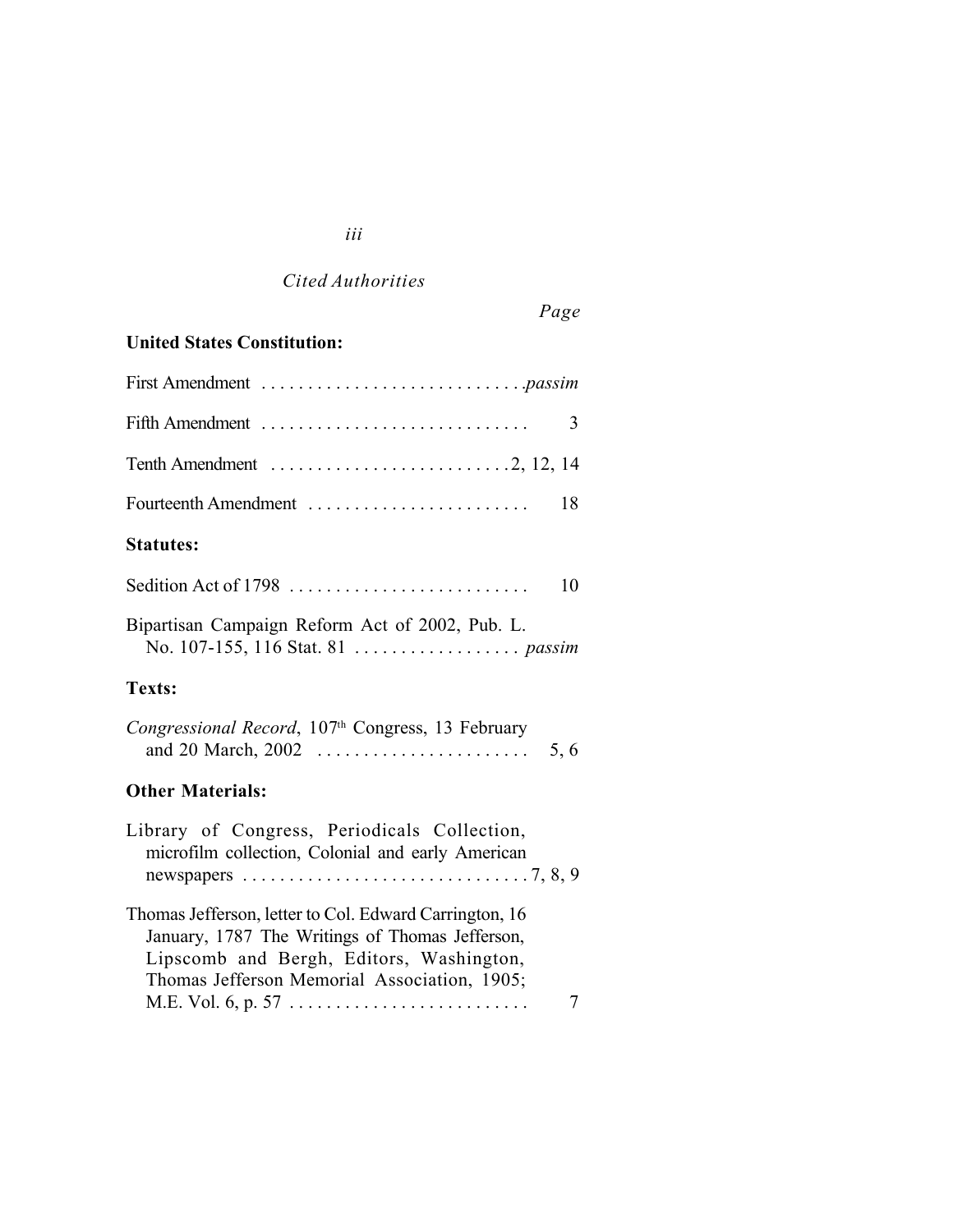#### **INTEREST OF AMICUS**\*

The American Civil Rights Union (ACRU) was established in 1998 as a Section 501(c)(3) educational and legal charity dedicated to basic constitutional issues. Its purpose, as stated on its Internet webpage, is to advance civil rights because "Civil rights are the fundamental liberties that all Americans should enjoy as a matter of basic morality, as well as constitutional protection."

The Policy Board of the ACRU consists of: Hon. Robert B. Carleson, Chairman; Hon. Edwin Meese, III; Judge Robert Bork; Hon. Linda Chavez (Emerita); Mr. Joseph Perkins; Hon. William Bradford Reynolds; Professor James Q. Wilson; Ambassador Curtin Winsor, Jr.; Dean J. Clayburn LaForce; Professor Walter Williams; and the Hon. Ken Tomlinson (Emeritus).

The interest of the ACRU in this case is primarily the First Amendment rights of both individuals and private organizations, which are affected by the Bipartisan Campaign Reform Act.

This case represents the most extensive change in, and the most extensive judicial review of, the conduct and funding of federal elections since the bulk of the existing law was written in 1974 and reviewed in 1976 by this Court in the longest and most complex decision in its history. There are two basic reasons for ACRU's interest in this case: First, it concerns largely the First Amendment, and most of the

<sup>\*</sup> This *amicus curiae* brief filed in support of the Appellants was funded solely by the ACRU and is authored entirely by counsel for the ACRU.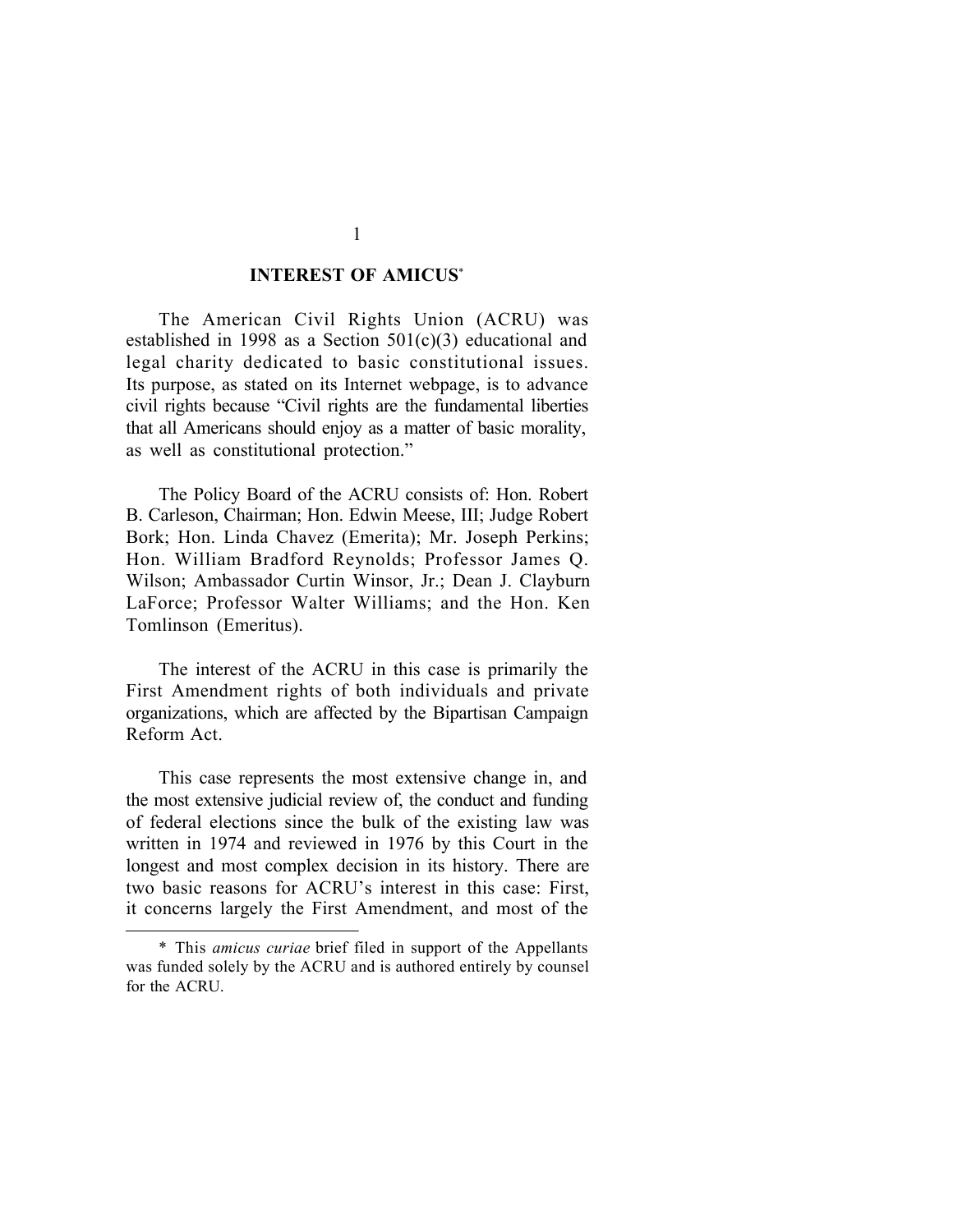briefs filed by the ACRU in all courts have been on basic First Amendment issues. Second, the ACRU is especially interested in the freedoms of association and of speech and press of private organizations both secular and religious. The ability of such groups and their members to participate as they deem appropriate in the political process is affected by BCRA in critical ways.

#### **SUMMARY OF ARGUMENT**

The Court entered an unusual Order in this case, saying that the parties "are to address the questions presented in the jurisdictional statements. . . ." and there are eleven such statements presenting a plethora of issues. Therefore it is incumbent on the American Civil Rights Union to make clear the few issues that it will address.

The first issue that ACRU will address concerns the various provisions that ban certain types of electronic advertising by certain organizations. In the view of ACRU, these provisions are the most obvious and noxious affronts to the First Amendment of the Constitution and should be specially addressed in the remedies that this Court applies.

The second ACRU issue deals with the provisions of BCRA which bar certain types of fund raising and communications — especially the tradition of forming tickets combining candidates for office at several levels — which has been part of American politics longer than the Constitution itself has been in effect. Such provisions, in the view of the ACRU, violate the First Amendment rights of those organizations and their members or adherents. They also violate the Tenth Amendment rights of the states and the citizens thereof.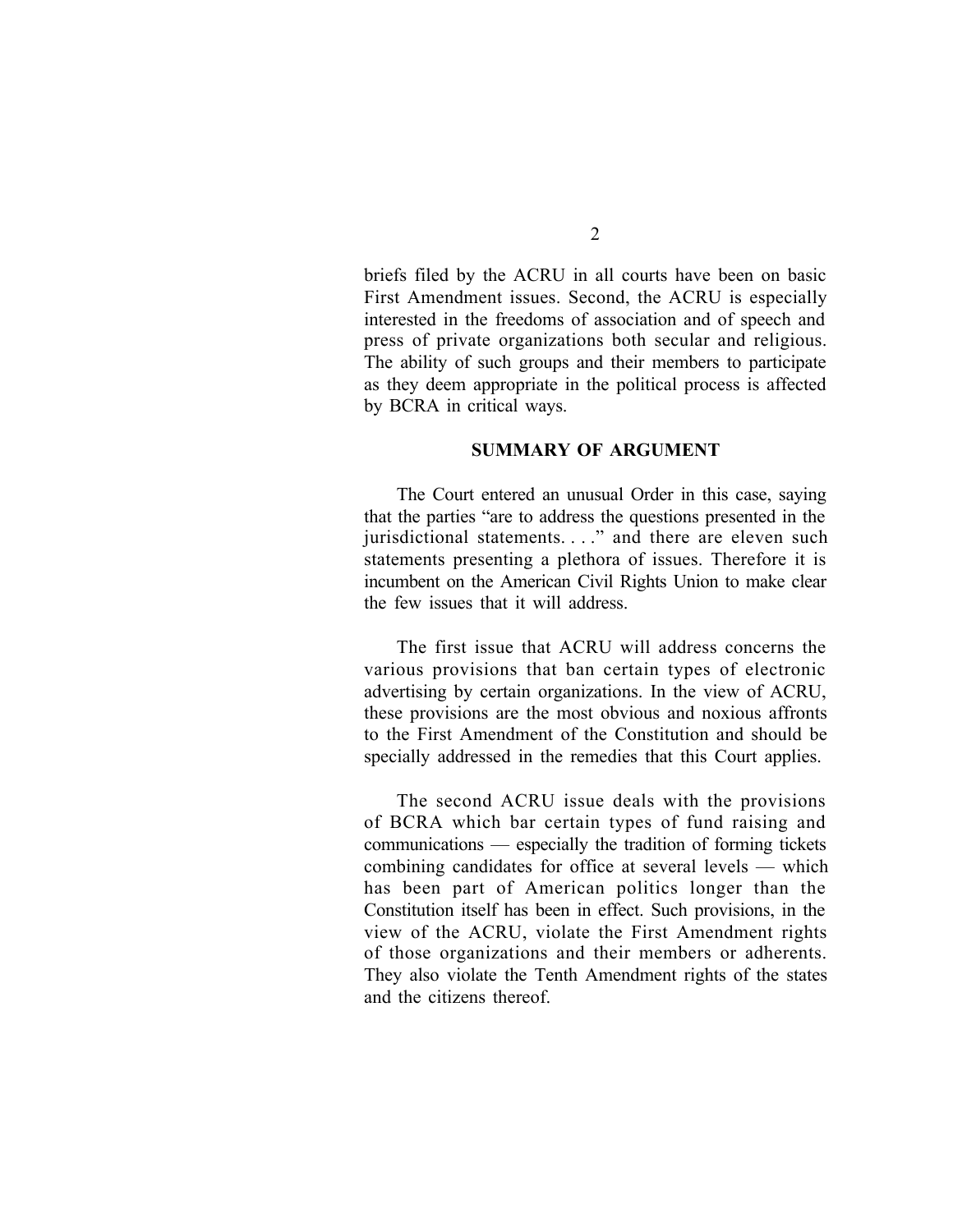The third issue that ACRU will address is the differing levels of permissible contributions to federal candidates. Section 305 sets limits of \$2,000 in both primary and general elections, for a total of \$4,000 for all congressional candidates. But Section 304 sets limits of up to "6 times the applicable limit" for senatorial candidates only, depending on how much self-financing the opposing candidate provides for his/her own campaign. That multiplies the maximum limit for personal contributions for senatorial candidates to \$12,000 in both the primary and the general elections, for a total of \$24,000.

For the reasons stated below, these differences are themselves a violation of the Fifth Amendment, and the lowest of these limits should be struck as unconstitutional. Because of the urgency of the impending election of 2004 for which fund raising is well underway, this too should be dealt with specially in the remedies the Court applies.

The final issue is the question of remedy, should this Court find as many, or even more, of the provisions of BCRA unconstitutional as did the special, three-judge District Court. If so, the ACRU argues that the Swiss cheese remnant of the law would not have been passed by Congress in that form, and that therefore the entire law should be declared unconstitutional.

#### **ARGUMENT**

## **I. Are the prohibitions of certain types of media advertising by organizations other than political parties themselves, a violation of the First Amendment?**

This argument concerns the bans on electronic media advertising, which appear two places in BCRA. One of those provisions, Section 203, was upheld in part by the lower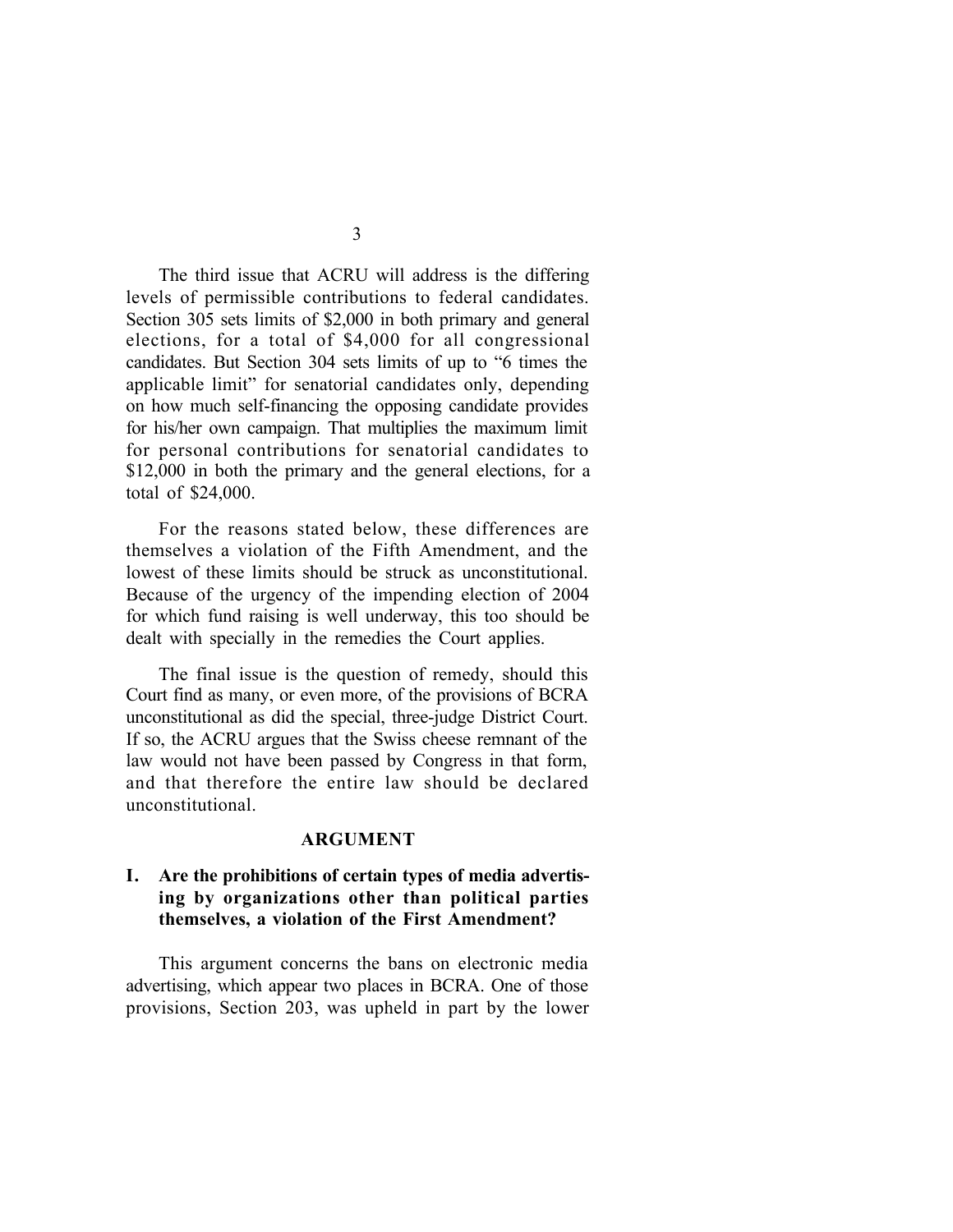court. The other, Section 201, concerned advertising by organizations of private citizens, thirty days before a federal primary election and sixty days before a federal general election. This ban was unanimously ruled unconstitutional by the trial court.

Most of the nations of the world, including England from which the United States borrowed the bulk of its laws, are unitary governments. The United States is, instead, a federal government. State political parties here, unlike local party groups in most nations, are not merely appendages of the national political parties. State parties (and their local affiliates) have separate interests, and separate First Amendment rights. This Court recognized such distinctions in *Eu v. San Francisco County Democratic Central Committee*, 489 U.S. 214 (1989).

Even clearer than those are the independent political and First Amendment interests of the 25,000 national organizations that have offices in Washington, D.C., to represent the joint interests of groups ranging from actuaries to zoologists. In addition to the organizations that are national, there are statewide organizations of many interests and occupations, ranging from farmers to bankers to motorists — all interests, all professions.

Some of those organizations choose to be apolitical. But many have a direct interest in decisions that can or will be made by Congress, and wish to express their support for the positions taken by some incumbents (and challengers), or opposition to those positions. It is self-evident that the expressions of such group opinions are most effective in the final weeks before an election, which is the precise period in which Congress sought to make such broadcast advertising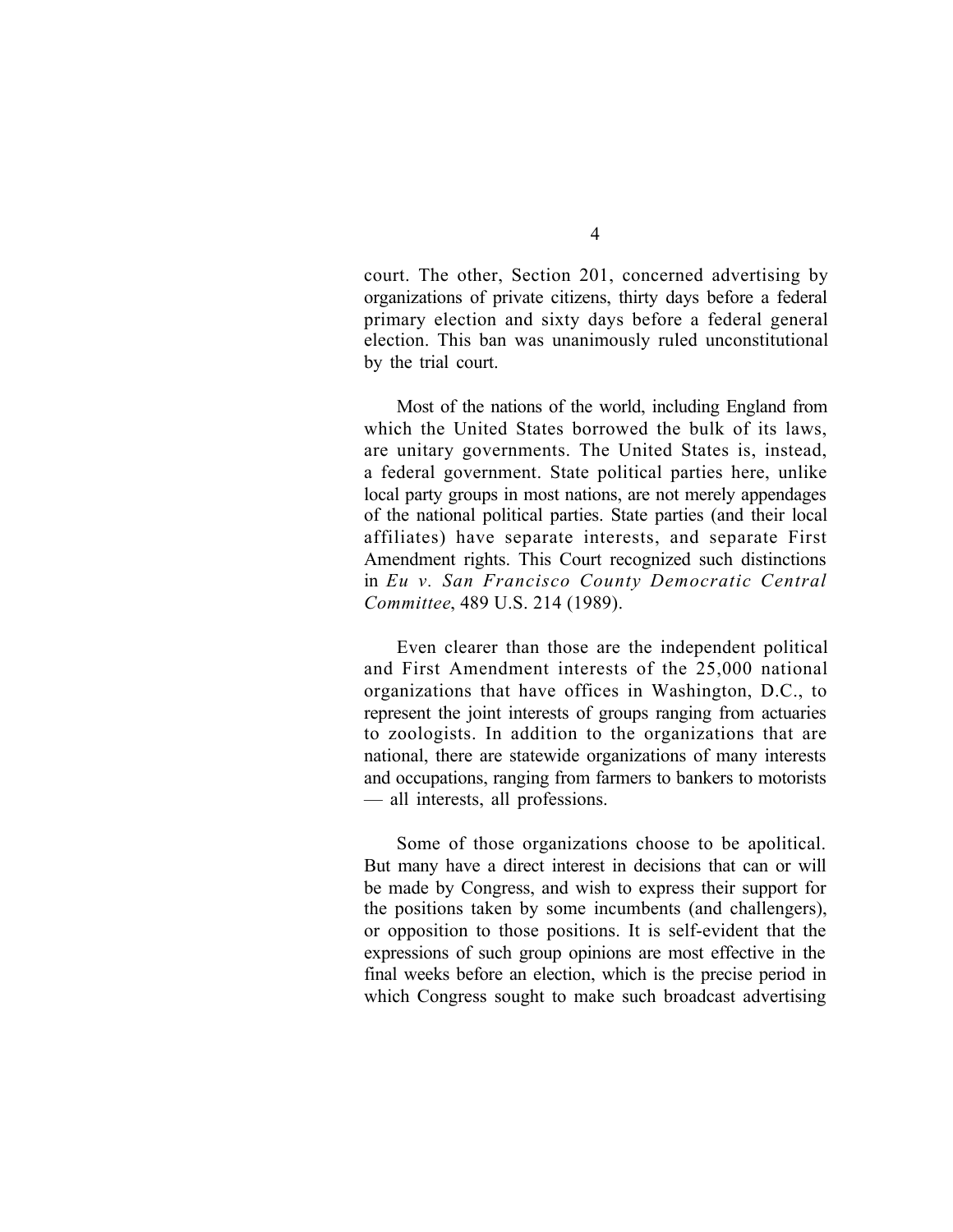illegal unless such organizations placed themselves under the jurisdiction and control of the Federal Election Commission. All candidates for all offices demonstrate the fact that advertising close to any election is the most effective, by their choices to run most of their own ads at such times.

Why did a majority of both Houses of Congress choose to restrict the speech of these many and diverse voices of the American people close to the elections? Congress said why it was doing that, in the floor debates leading up to the passage of BCRA.

The following statements are taken from the floor debates immediately prior to final passage in each House, with the House of Representatives first, on 13 February, 2002. From Rep. Steny Hoyer, D-Md. (*Congressional Record* , 107th Congress, p. H340), "This legislation, in short, will ban so-called soft money contributions to the national political parties and prohibit soft money from being used for sham issue ads by third-party groups that most of us would agree are nothing more than campaign ads." From Rep. Christopher Shays, R-NY (*id.*, p. H342 ), "We limit no speech. We just say you cannot do it with corporate treasury money, union dues money, or unlimited money from individuals." From Rep. Jose Serrano, D-NY (*id.*, p. H347), "Campaign advertisements masquerading as issue advocacy must be regulated. Shays-Meehan will require that broadcast communications that mention a Federal candidate must be paid for with hard money — which includes corporate and union PAC funds — within 60 days of a general or 30 days of a primary election."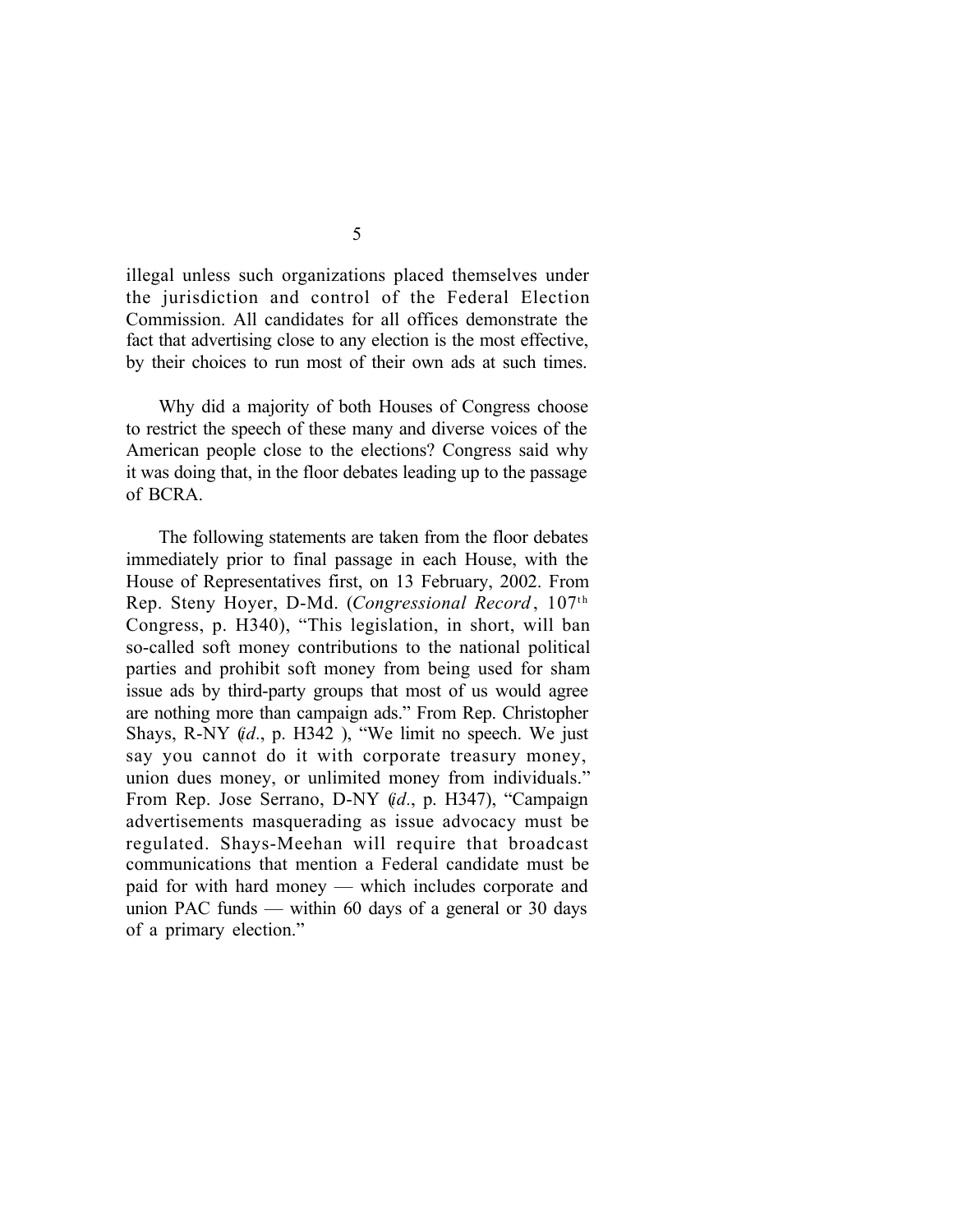The Senate quotes are all from 20 March, 2002. From Senator Barbara Boxer, D-Calif. (*Congressional Record* , 107th Congress, p. S2101),

Another good thing about McCain-Feingold: Those vicious attacks that have come from large soft money contributions will not be able to come 60 days before your election. That is a big plus because that is what we find — that candidates at the end simply cannot respond to this barrage of activity.

From Senator Paul Wellstone, D-Minn. (*id.*, p. S2097),

If we had less of this money going to the parties but more of it going to all kinds of independent groups and organizations — "Americans For This" and "Americans For That" — that could raise \$200,000, \$300,000, \$400,000, \$500,000 at a crack and put it into these sham issue ads, I do not think we would be any better off.

From Senator Phil Gramm, R-Texas (*id*., p. S2102),

When did God decree freedom of speech existed only if one owns a newspaper or a television station or if they are a commentator? What about people who work for a living and who want to be heard? How can we write a law that treats the New York Stock Exchange differently from the New York Times? What this bill provides is unequal speech, privileged speech. So I am opposed to this bill because it is patently unconstitutional.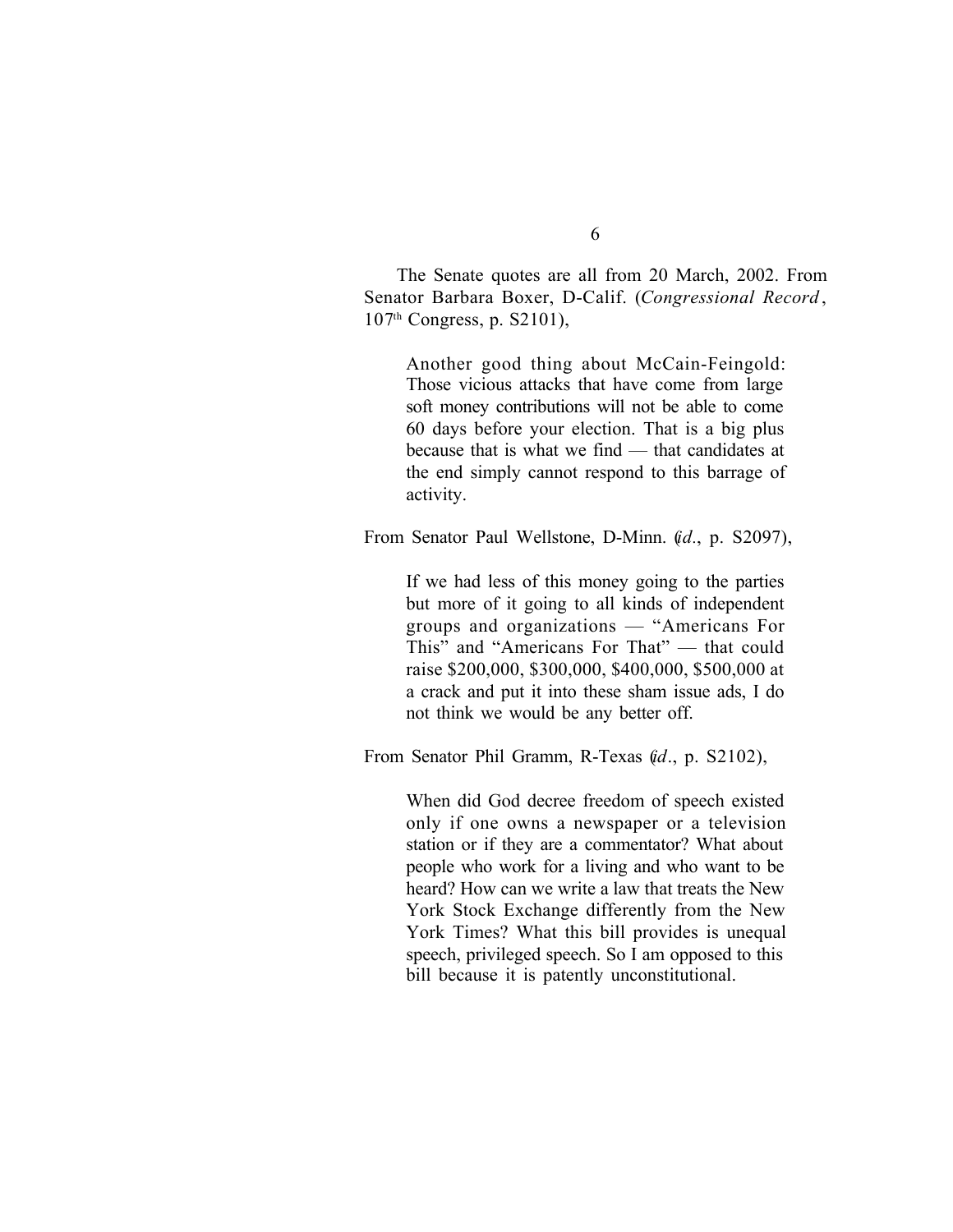There is no doubt that most Members of Congress consider the presence of such independent voices in the process of federal elections to be an impediment to them and their parties in presenting their chosen messages as they run for reelection. Proponents of BCRA were consistent on that. But that reality offers zero justification for Congress to adopt this provision for the joint convenience of its Members. The First Amendment contains no exception clause, "Congress shall make no law respecting . . . freedom of speech (unless a majority of Members consider it really, really important) ..."

This Court has recognized that the citizens' freedoms under the First Amendment are the most basic guarantees in the Constitution, because the preservation of all other rights depends on those. *See Sweezy v. New Hampshire*, 354 U.S. 234 (1957).

Thomas Jefferson described the essence of press freedom better than anyone else when he wrote, "Were it left to me to have a government without newspapers, or newspapers without government, I would not hesitate for a moment to prefer the latter." (Letter to Col. Edward Carrington, 16 January, 1787. M.E. 6:57.) His point was that with freedom of the press, the errors or even the absence of government could be corrected; but without a free press, the errors of government would accumulate to general, national failure. What was the nature of the press whose freedom the Framers sought to assure through the First Amendment?

[The Editor] hopes, by a constent and strict adherence to the freedom of the press, and a vigilant attention to the interests of his fellowcitizens, to gain their esteem, and receive an ample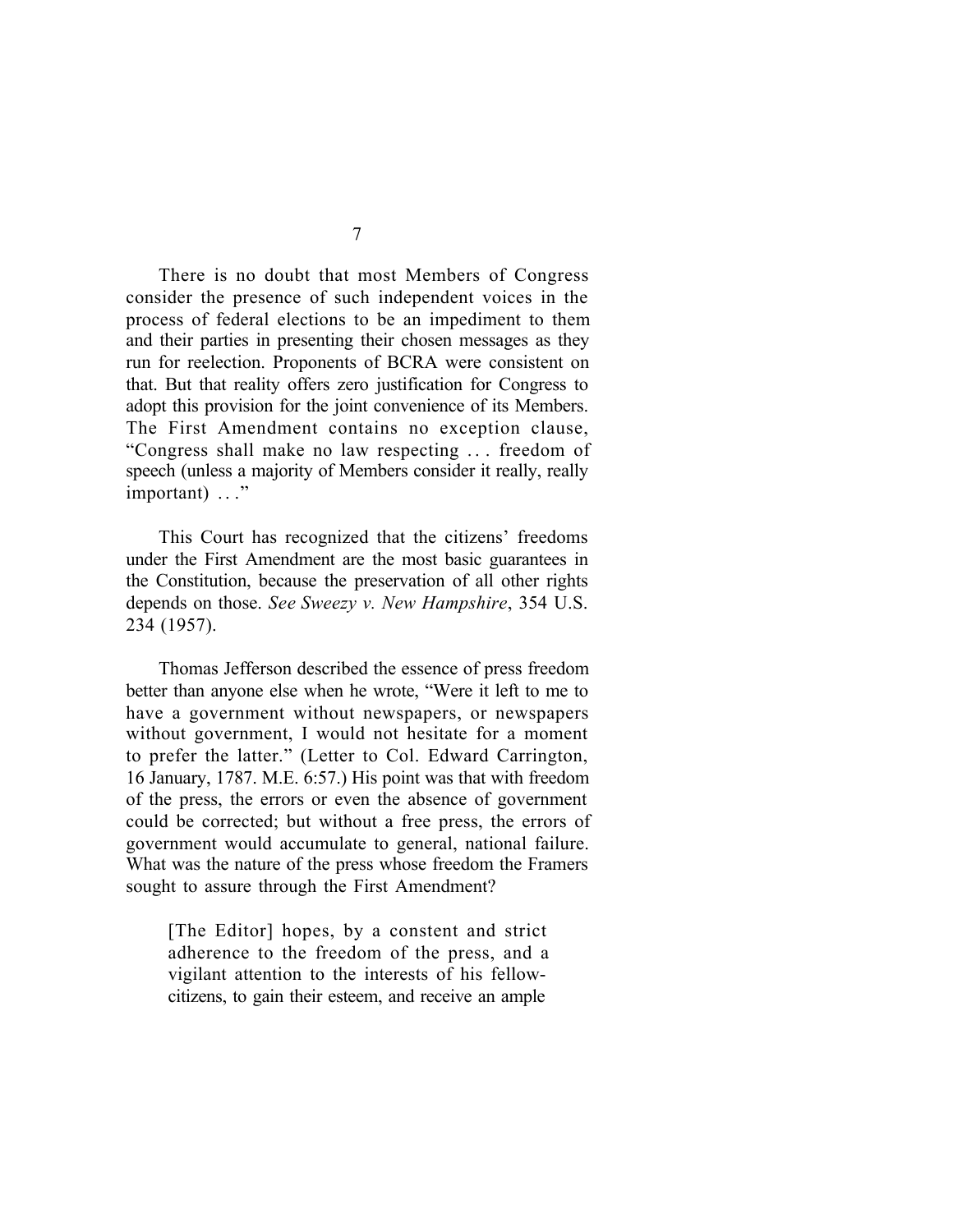recompense for his labours. This paper shall (as far as possible) contain everything that shall offer which may be of service to the public: at the same time it will be constantly shut against everything of a scurrilous, or that may hurt the feeling of innocense. . . .

(Opening editorial, S. Arnett, Editor, *New Brunswick Gazette*, 5 October, 1786. Library of Congress, Periodical Collection, microfilms of early American newspapers.) [All spelling and punctuation are per the originals, except replacing the oldstyle "f" with "s."]

Later in the same issue, the *Gazette* printed this: "Why, Sir, Lawyers are a CONSEQUENCE and not a CAUSE of public evils. They grow out of laziness, dilatoriness in payment of debts, breaches of contract, and other vices of the people, just as mushrooms grow out of dunghills after a shower." [Emphasis in the original.] (*Ibid*.)

If ever there was a devoted tool to a faction, the editor of the New York Minerva may safely be said to be one. If ever a man prostituted the little sense that he had, to serve the purposes of a monarchic and aristocratic junto, Noah Websters, Esq., must be the man.

(*Aurora General Advertiser*, 2 December, 1796. *Ibid*.)

All those laws, which have disgraced probity, and stained national character, originated with men whose debts made them desperate, and disqualified them for any office of Government. . . . Will not Government and the most perfect constitution be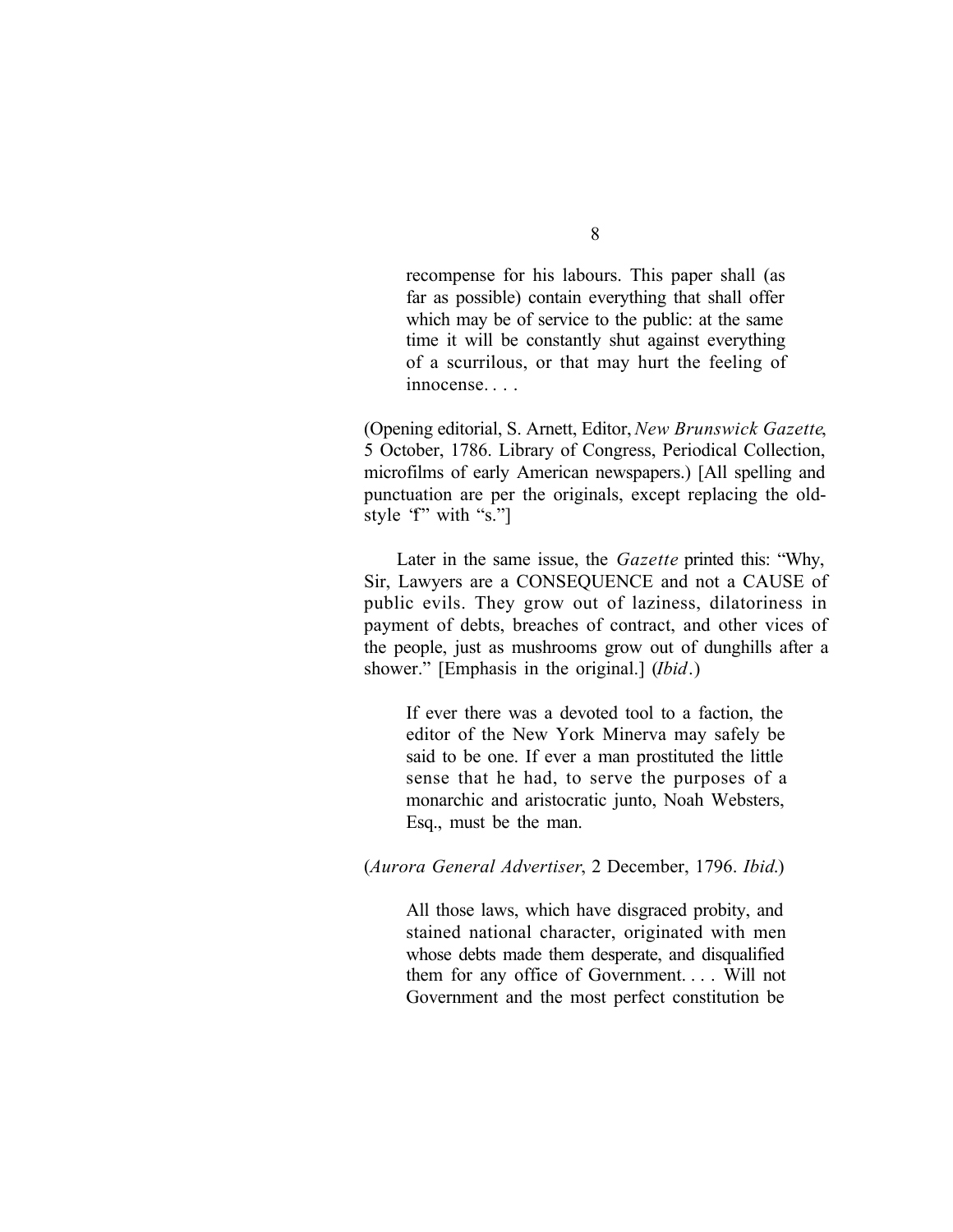considered a farce, when mean, low and worthless personage, who should act as candle-snuffers, strut o'er the public stage as Judges, Members, Representatives and Governors?

(*New York Daily Advertiser*, quoted in *Brunswick Gazette*, 4 September, 1787. *Ibid*.)

"To the Antifederal Junto in Philadelphia — With great regard, and sincere wishes for your success in everything that tends to anarchy, distress, poverty and tyranny, I am your friend and humble servant. Daniel Shays, Franklin State." (*Brunswick Gazette*, 2 October, 1787. *Ibid*.)

"If ever a nation was debauched by a man, the American nation has been debauched by Washington . . . the masque of patriotism may be worn to conceal the foulest designs against the liberties of the people." (*Aurora General Advertiser*, 23 December, 1796. *Ibid*.) This newspaper was located in New York state, which was a hotbed of Anti-Federalist sentiment. As atypical as this comment might appear to modern minds, the *Advertiser* was speaking both to and for its readers with this statement.

The ACRU asks this Court to examine the fractious, partisan and harsh press that existed when the First Amendment was demanded by the states, drafted by Congress, and ultimately ratified. Often the papers were founded by individuals for the precise purpose of supporting their favored political positions and candidates. That tradition continued for more than a century, which is why some of the nation's oldest surviving papers contain the word "Democrat" in their names.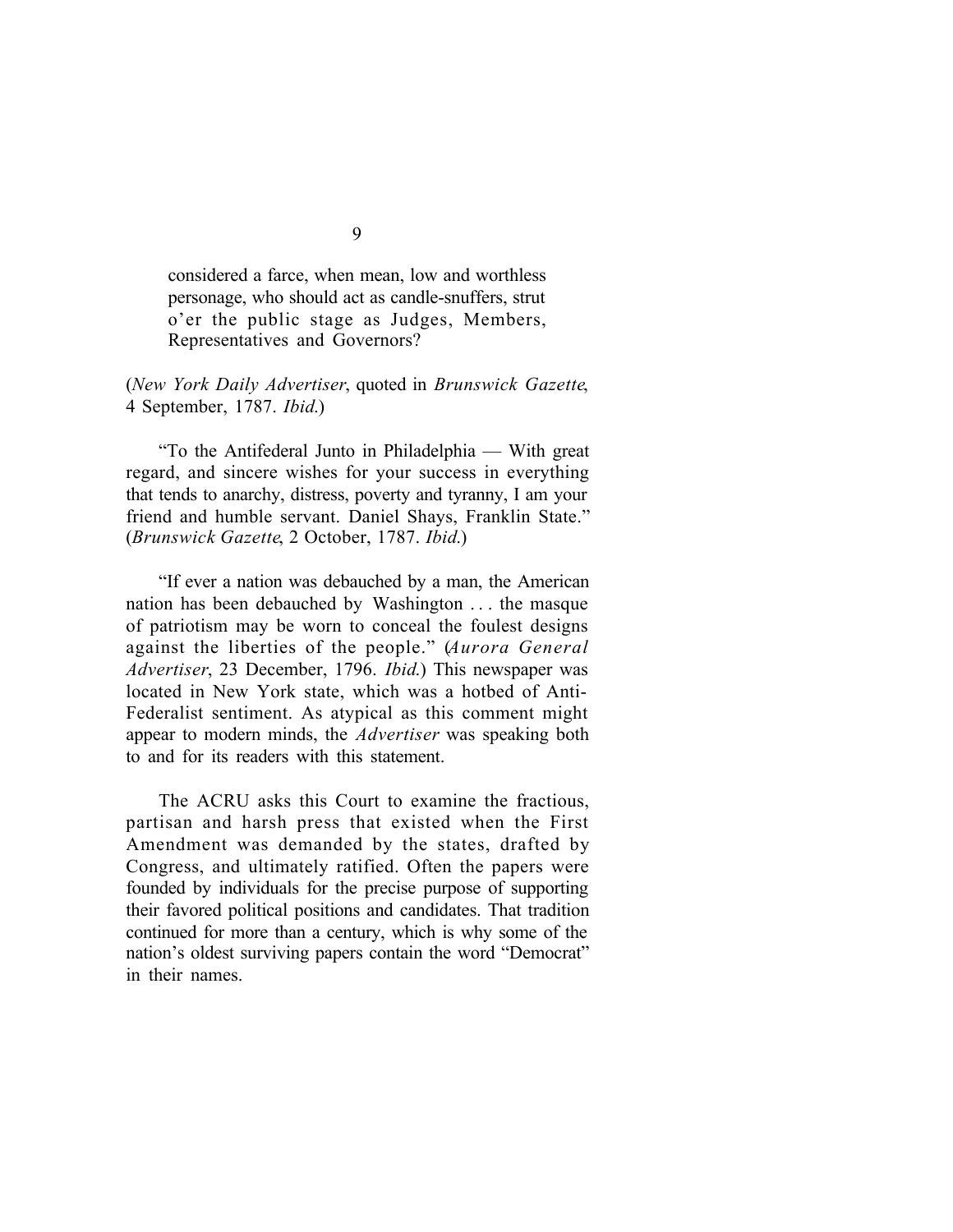All of the complaints that Members of Congress expressed about advertising by independent groups today, would have applied with even greater force to those newspapers. Additional proof of the highly partisan nature of the "press," for whose protection the First Amendment was drafted, is available. Several hundred issues of early American newspapers survive in the microfilm collection of the Library of Congress. Almost all were "broadsheets," printed on both sides of a sheet then folded to create a fourpage newspaper. For a fast reader, reading them all is a single day's task.

The early American newspapers wore their politics on their sleeves, rather than up their sleeves. There could hardly be a better proof that these two provisions of BCRA are unconstitutional than that the kinds of public communications the Framers sought to protect in drafting and ratifying the First Amendment are the same kinds that Congress sought to stifle through BCRA.

The last time that Congress sought to silence critical voices in the press was the Sedition Act of 1798 (known as part of the collective "Alien and Sedition Laws"). The Federalists passed this Act, which provided even for jailing publishers who criticized the government (note that BCRA also provides for criminal penalties). This Court lacked the institutional strength to strike those laws down at the time. After the Democrat-Republican candidate, Thomas Jefferson, came into office as President in 1801, he pardoned and released the imprisoned newspaper editors, most of them supporters of his Party, concluding that the law was unconstitutional.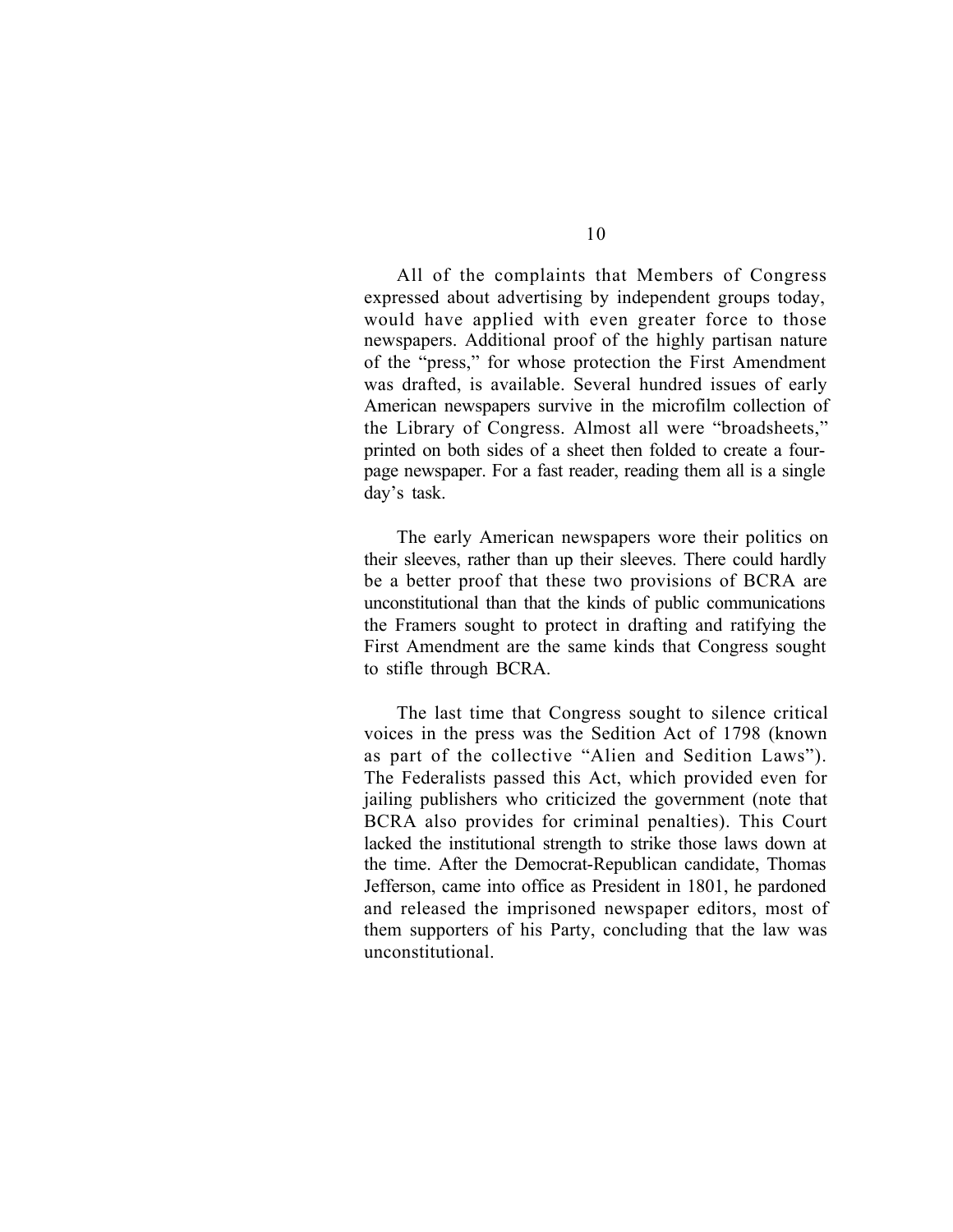In *New York Times v. Sullivan*, 376 U.S. 254 (1964), at pps. 274-276, the Court finally stated that the Alien and Sedition Laws were clearly unconstitutional for seeking to silence independent voices of and for the people. In reviewing the history of those laws, the Court wrote, "The right of free public discussion of the stewardship of public officials was thus, in Madison's view, a fundamental principle of the American form of government."

As for the nature of the public discourse that the First Amendment protects, the *Sullivan* Court (at p. 268) cited with approval Judge Learned Hand's conclusion, "The First Amendment presupposes that right conclusions are more likely to be gathered out of a multitude of tongues that through any kind of authoritative selection. To many, that is, and always will be, folly, but we have staked upon it our all."

The ACRU submits that exactly the same conclusion should be reached concerning the attempts to silence certain types of speech in the electronic press today. And it should be noted that most of the proponents of BCRA spoke about its advertising bans applying only to the broadcast media, but assumed such restraints could not be applied to the print media.

The proponents are right about the print media. As this Court recognized in *Miami Herald v. Tornillo*, 418 U.S. 241 (1974), a right of reply could not be imposed on any print media, as it then did apply to the broadcast media. Since most Americans now get the bulk of their political information from broadcast media rather than print media, the ACRU hopes and trusts that this Court in this case will not give second-class citizenship to the First Amendment rights of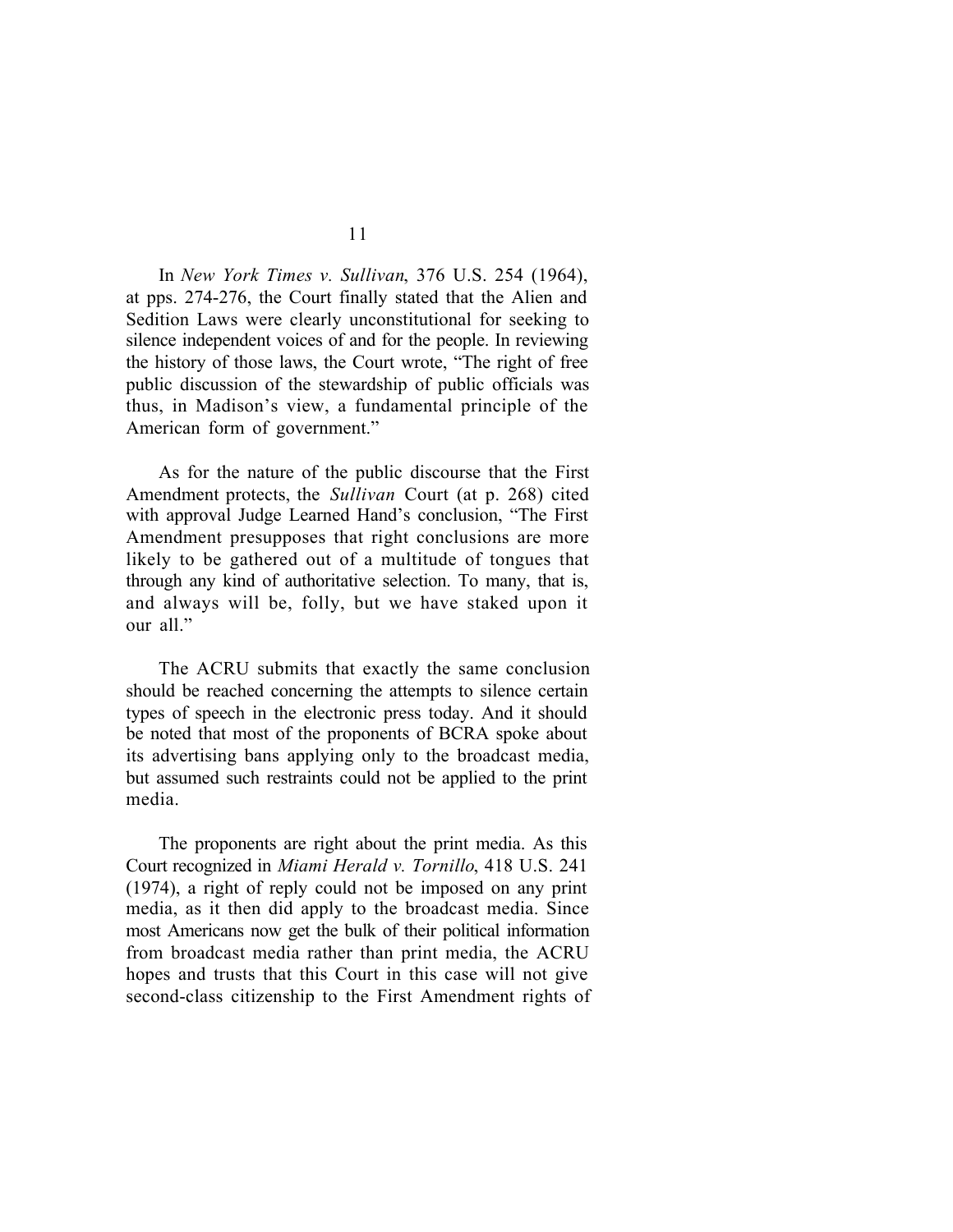the broadcast media. As the *Sullivan* Court noted at the outset of its analysis (p. 265), the First Amendment protects "the freedom of communicating information and disseminating opinion." [Citation omitted.] Defining "the press" by its public purpose as just described leaves no room for a lesser protection for those who would "publish" ads in broadcast media, rather than in print.

Also, corporate entities that wish to speak on public issues have First Amendment protection. *See First National Bank of Boston v. Belotti*, 435 U.S. 765 (1978). In addition, those who publish paid advertisements even without political content have First Amendment protection. *See Virginia State Board of Pharmacy v. Virginia Citizens Consumer Council*, 425 U.S. 748. So it should follow as a matter of course that the organizations that would broadcast advertisements concerning positions taken by Members of Congress should also have full First Amendment rights against the restrictive provisions of BCRA.

**II. Are the restrictions on certain types of materials and spending by state political parties and state candidates a violation of both the First Amendment rights of those groups and candidates, and of the Tenth Amendment?** 

Cooperative efforts to support local, state and national candidates at the same time have a history in the United States older than the Constitution. The first political machine that developed such joint efforts was the Tammany Society in New York, founded in 1786, which Aaron Burr shortly turned into Tammany Hall, a dominant political power in the state and nation.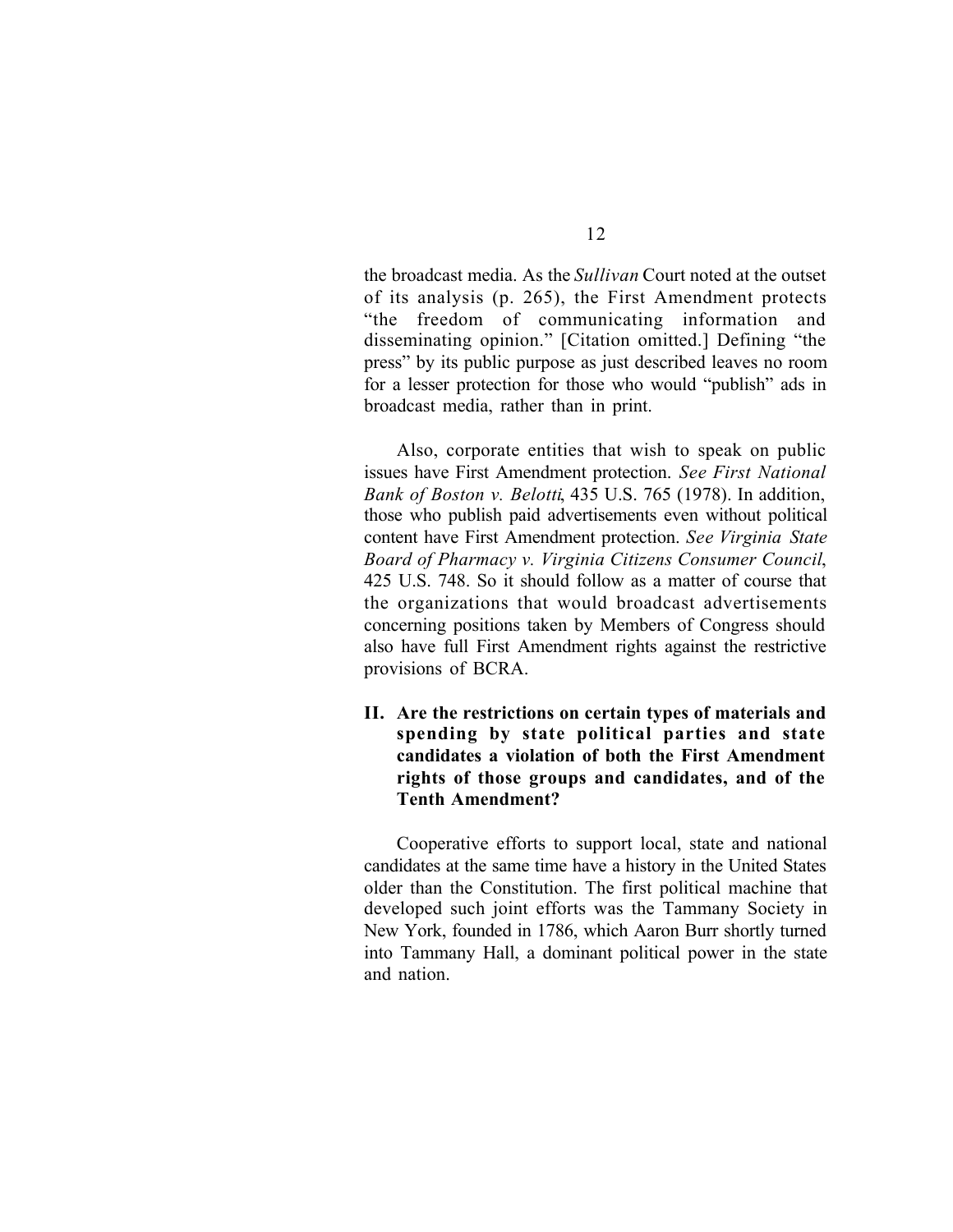Such efforts involve creating tickets and raising and spending money for the tickets. Under Section 101, such funding and spending by state and local parties is inhibited. This Section also prevents federally-regulated money from being combined for materials that show federal candidates at the top of a ticket including state and local officials. The only possible basis for such a restriction is a presumption is that ticket materials constitute "gifts" to federal candidates' campaigns. This presumption is dead wrong, as can be seen from public records.

Election results are public records, of which this Court or any other court can take judicial notice. With a consistency above 99%, election results in every state and every congressional district in every even-numbered year in the 20th century show the same pattern. In every district, the top of the ballot — a federal candidate — receives the largest number of total votes. The bottom of the ballot, the local candidates, receives the lowest number of votes. Generally, the lower any race appears on the ballot, the lower number of total votes are cast in that race.

There are two sound reasons for this pattern. Federal candidates receive more "free ink," meaning press coverage of them and their positions without charge. State and local candidates cannot make up for the lesser amount of free ink by purchasing paid advertisements because they raise less money, both in gross dollars and in dollars per voter, than do the federal candidates.

The public record therefore shows that the "gift" from the inclusion on a ticket runs in the opposite direction. It is the state representative and the local sheriff who gain if a congressional or senatorial candidate agrees to put his or her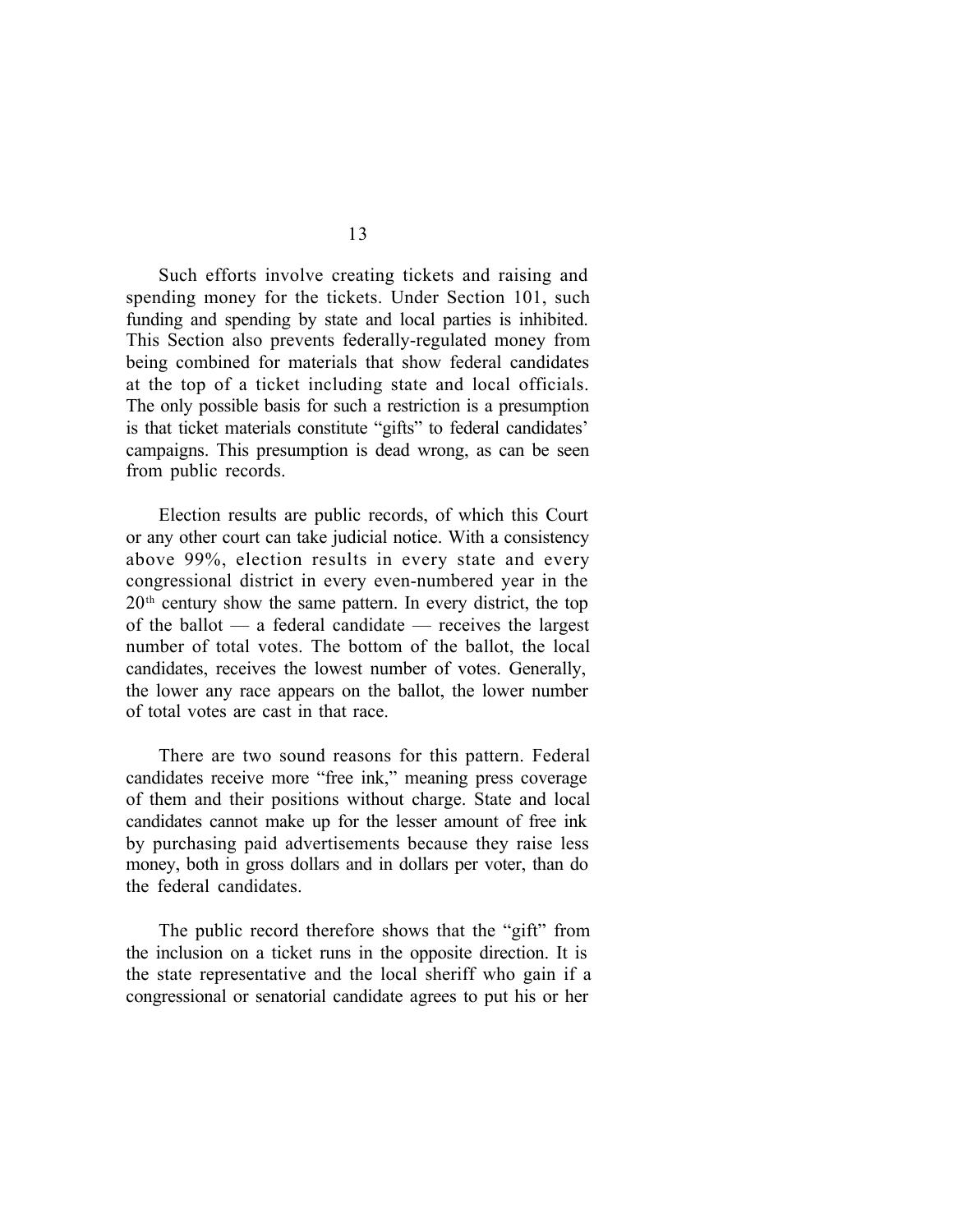name at the top of a ticket, not the other way around. And there is no legitimate, or even arguable, justification for Congress telling a candidate for Congress that he cannot benefit state or local candidates by joining a ticket with them.

There is a First Amendment issue here, because the association of citizens, or candidates, or both together is how this Court interpreted the meaning of "freedom of association" under that amendment. *See Lubin v. Panish* , 415 U.S. 709 (1974).

Lastly, to the extent that the Tenth Amendment has any legal validity after *Garcia v. San Antonio Transit District*, 469 U.S. 528 (1985), it also militates against BCRA's attempt to bar joint funding of federal-state combined tickets. The Tenth Amendment's reservation of powers to the states and the citizens thereof, at minimum must apply to the central legislative decisions within each state about how election campaigns for its state and local officials should be funded and run.

Each state has established its own election laws concerning corruption, lobbying, public and private funding and campaigning. No two states have identical patterns, and none of them exactly match the federal provisions. Under a federal system of government, this diversity is to be expected.

For all these reasons, the American Civil Rights Union submits that all the provisions of BCRA which reach inside the states and seek to control state candidates and parties in their fund raising, campaigning, and campaign materials should be struck as beyond the power of Congress to enact.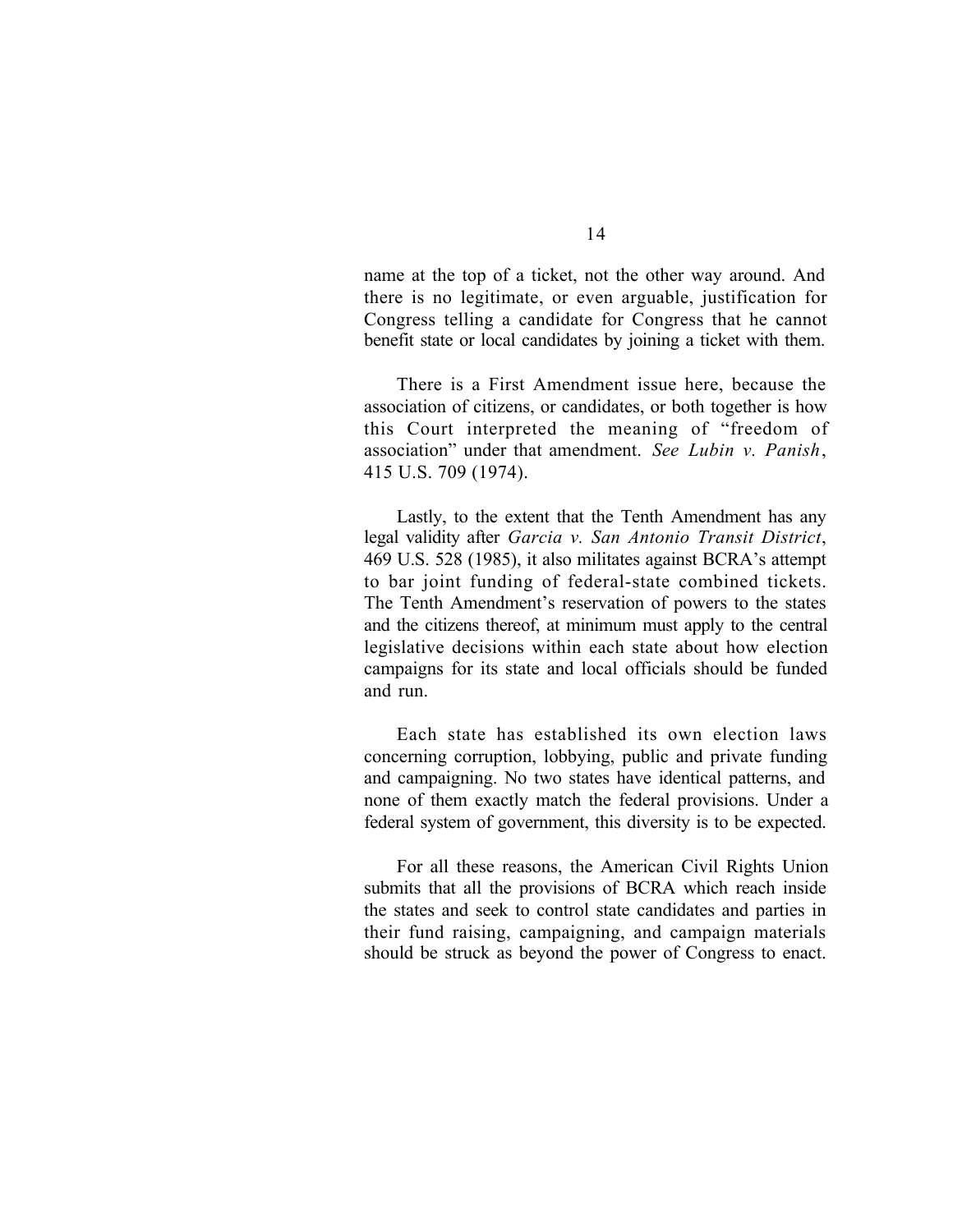## **III. Do the Bipartisan Campaign Reform Act's (BCRA) three different levels of permissible contributions to federal candidates necessarily contradict each other under the Fifth Amendment, and if so, which of those levels should be ruled constitutional?**

As this Court made abundantly clear in *Buckley*, *supra*  at p. 25, the legitimate purpose of federal election campaign laws is "the prevention of corruption and the appearance of corruption." This Court accepted in 1976 that Congress could, under that standard, adopt private contribution limits of \$1,000 per election, or a total of \$2,000 for a primary and general election.

When this limit remained unchanged for many years, a challenge was brought that inflation had diminished the value of the dollar and the limit should be judicially raised to keep pace with inflation. That argument failed, as did a similar case on the issue which sought to raise judicial salaries to keep pace with inflation. The most recent, detailed discussion of this subject appears in *Spencer Williams*, *et al.*, *v. United States*, U.S. Federal Circuit, Case No. 99-1572. That court, following a clear precedent from this Court, concluded that courts have no power to allow for inflation unless Congress has acted finally by law. (Note that BCRA, for the first time, provides an inflation index for individual gift limits.)

In BCRA, Congress has made three decisions about the levels of private giving which do not involve "corruption or the appearance of corruption." In Section 305 it sets the level generally at \$2,000 per election or \$4,000 total. In Section 304 it sets that level for senatorial candidates only, at \$12,000, or \$24,000 total, depending on the fund-raising actions of the opponent. A similar provision for House candidates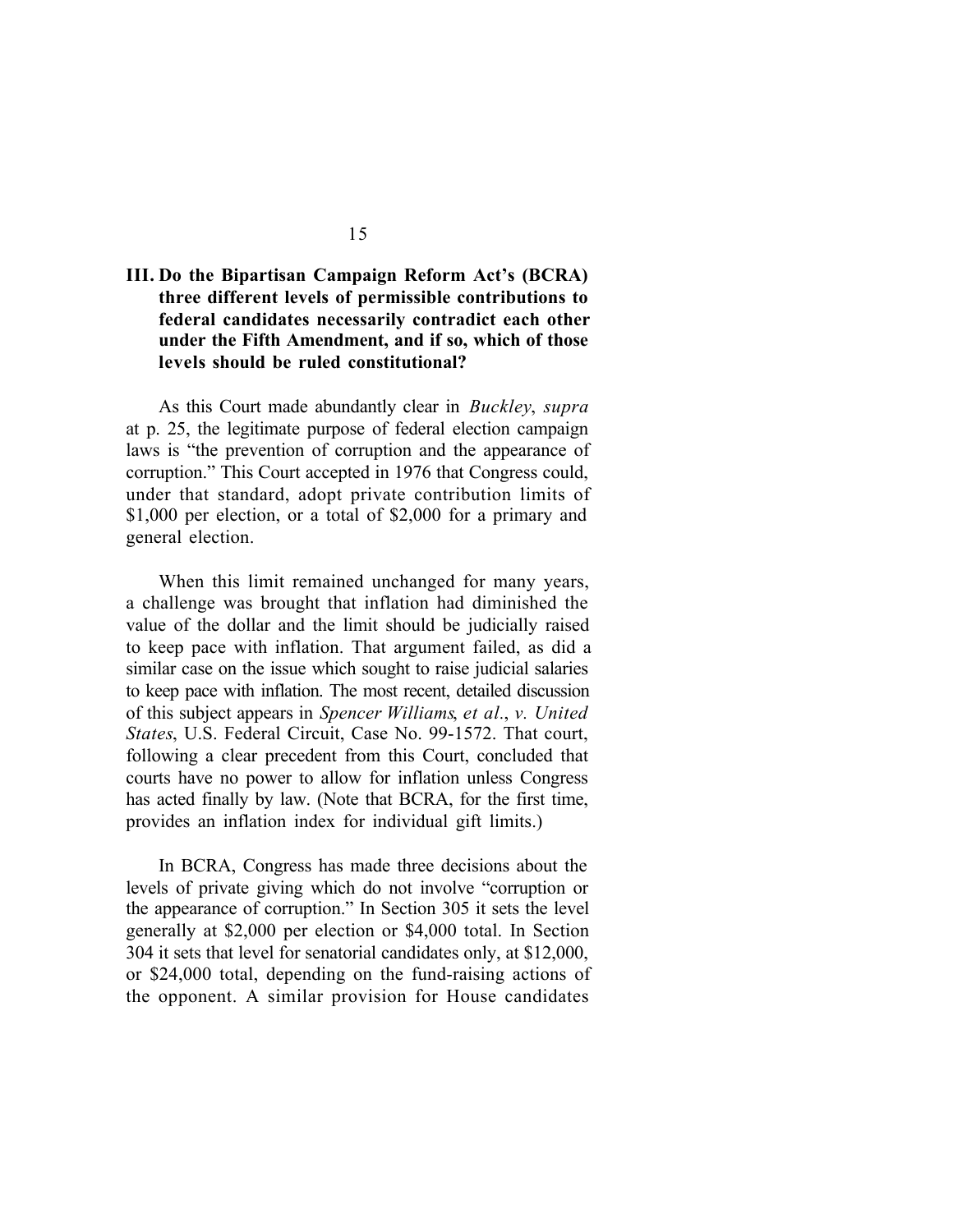appears in Section 319, allowing their maximum individual contributions to rise to \$6,000 per election, and \$12,000 total.

What is the difference between these three provisions, the general flat rates and the two sets of rising rates? The up to \$6,000 senatorial limit applies to candidates ". . . if the opposition personal funds amount is over  $-$  (i) 2 times the threshold amount, but not over 4 times that amount  $-$  (I) the increased limit shall be 3 times the applicable limit; . . ." The threshold amounts are defined state by state, and the personal funds account is defined by how much money one's opponent contributes to his/her own campaign from personally controlled sources. If the opponent exceeds "4 times that amount," the candidate's limit rises to the maximum \$12,000 per election. The House rate is similar, but jumps only once to \$6,000.

But what are candidates who spend their own money in their own campaigns doing? According to this Court in *Buckley*, *supra* at p. 53,

The primary governmental interest served by the Act — the prevention of actual and apparent corruption of the political process — does not support the limitation on the candidate's expenditure of his own personal funds. . . . Indeed, the use of personal funds reduces the candidate's dependence on outside contributions, and thereby counteracts the coercive pressures and attendant risks of abuse to which the Act's contribution limitations are directed.

After rejecting the rationale of "equalizing the relative financial resources of candidates competing for elective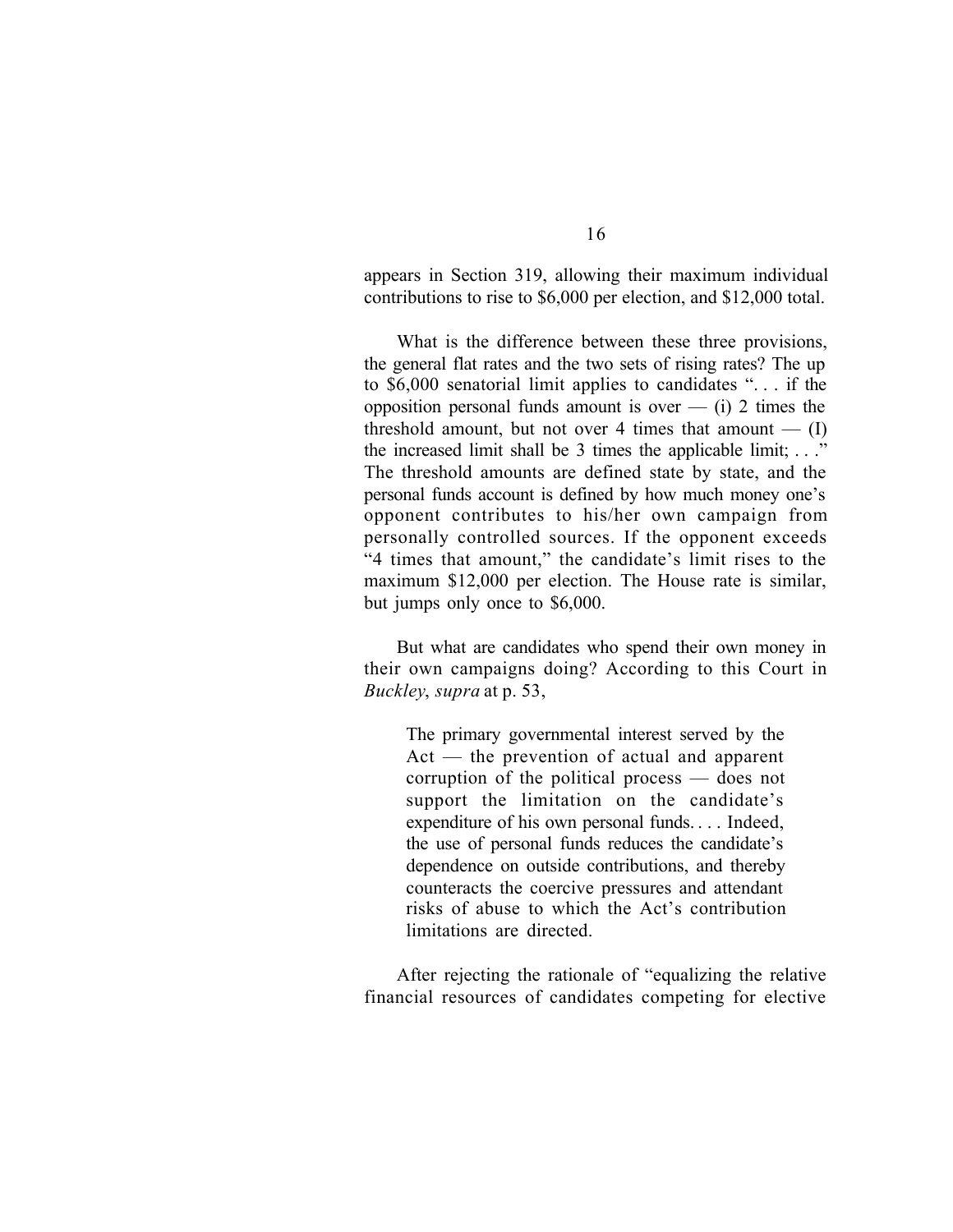office," the *Buckley* Court concluded, "Second, and more fundamentally, the First Amendment simply cannot tolerate § 608(a)'s restriction upon the freedom of a candidate to speak without legislative limit on behalf of his own candidacy. We therefore hold that  $\S$  608(a)'s restriction on a candidate's personal expenditures is unconstitutional."

There is a practical question here, also. It is equally impossible for a candidate to bribe himself as it is for him to tickle himself. It cannot happen. So the justification for the limit on self-financing falls.

In BCRA, Congress is attempting to give a special fund raising benefit to candidates whose opponents are highly selffinanced. But since the *Buckley* Court has said that selffinancing is a constitutional right, the special benefit for opponents of such candidates becomes a violation of the Fifth Amendment. The Constitution bars the government from acting against a citizen for exercising his or her constitutional rights. *See Perry v. Sinderman*, 408 U.S. 593 (1972), which concerned a college professor whose contract was not renewed because he made statements of which the administrators strongly disapproved. As the *Perry* Court wrote,

[E]ven though a person has no "right" to a valuable government benefit and even though the government may deny him the benefit for any number of reasons, there are some reasons upon which the government may not rely. It may not deny a benefit to a person on a basis that infringes his constitutionally protected interests especially his interest in freedom of speech.

408 U.S., at 597 (quoting *Speiser v. Randall*, 357 U.S. 513 (1958)). The *Perry* case involved state action and was decided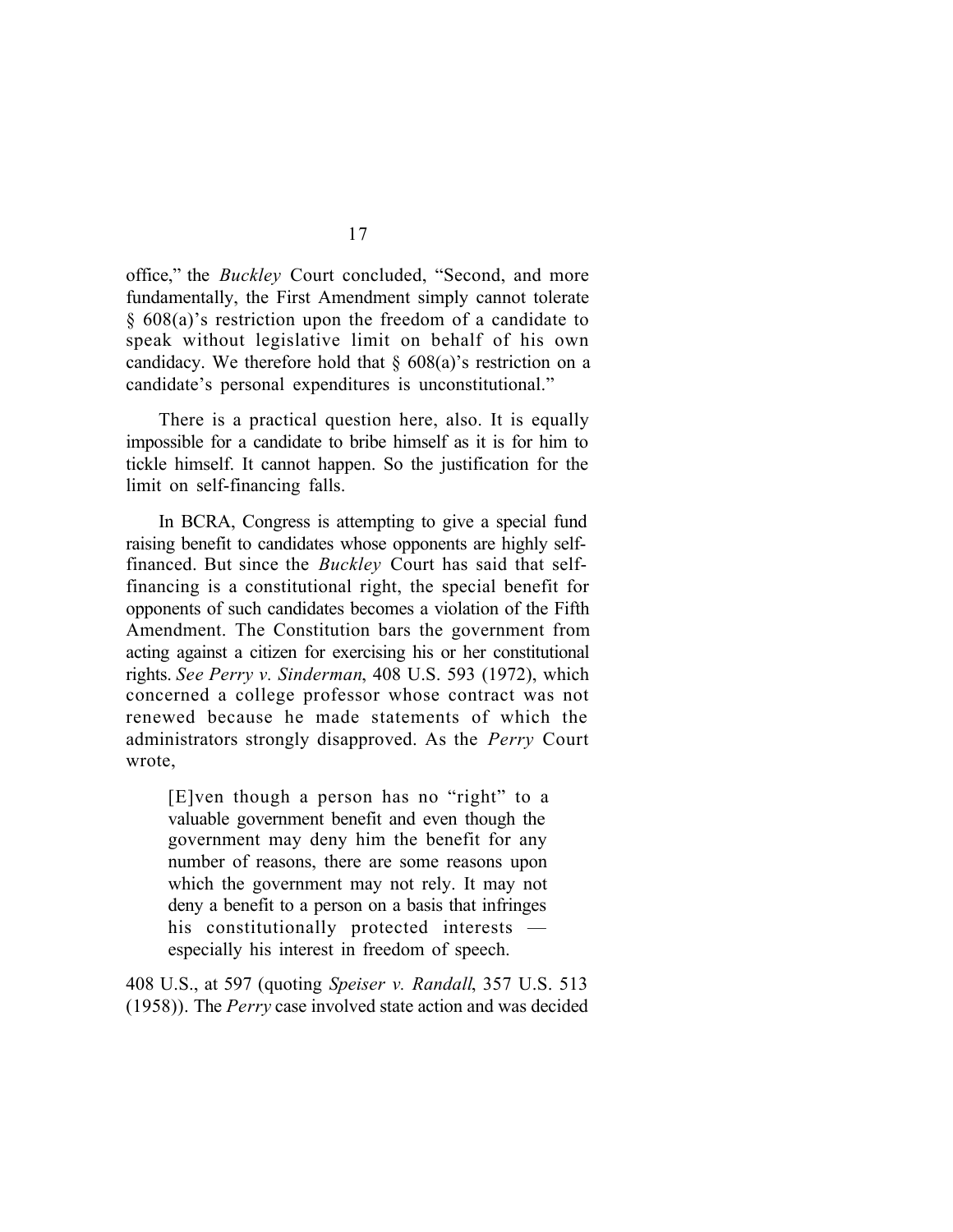under the Fourteenth Amendment. The instant case concerns federal action, and the Fifth Amendment applies. The guarantee of "due process of law" is identical in these two amendments. Also, in elective politics there is no difference between a government denial of a benefit (as in *Perry*) and the granting of such a benefit to one's opponent (in BCRA). What aids your opponent necessarily harms you.

So far, it would seem that the \$12,000 limit per election should be struck, leaving only the \$2,000 limit. But what has Congress necessarily said by passing the \$12,000 limit in the first place? It has reached a legislative judgment that \$12,000 is the dividing line between "the appearance of corruption" and the lack thereof.

Consider this Court's decision in *Illinois Elections Board v. Socialist Workers Party*, 440 U.S. 173 (1979). That case concerned a special election to replace the late Mayor Daley, who had died in office. Under Illinois law, 35,947 signatures had to be filed to put a third party or independent candidate on the ballot for that election in Chicago. However, the law also provided that only 25,000 signatures were required to place such a candidate on the ballot in the entire state of Illinois for President, or for any statewide office.

In all its ballot access cases including *Socialist Workers Party*, this Court has consistently held that each legislature can establish a minimum level of community support that a third party or independent candidate must demonstrate by petitions to earn a place on the ballot. The Court noted that Illinois had set a 25,000-signature minimum statewide. Therefore a higher limit solely within the confines of Chicago was necessarily too high, and the Court struck it.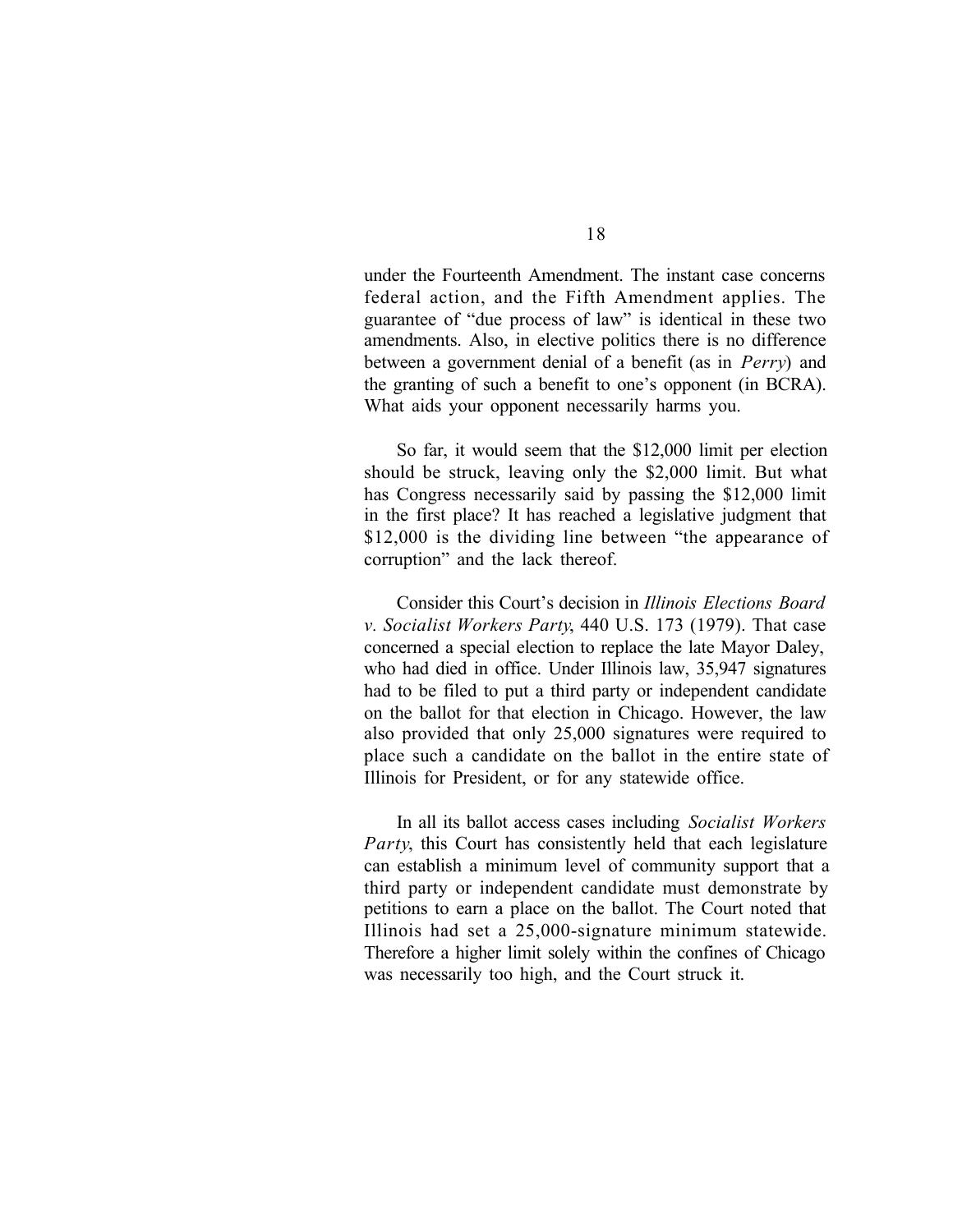The same logic applies in the instant case, except that limits on individual donations to federal candidates are maximums rather than minimums. Congress has demonstrated its legislative judgment in Section 304, that \$12,000 per election is the total limit to avoid the "appearance of corruption." Therefore, any lower limit set elsewhere in BCRA must be unconstitutionally low. (Occasional resort to the real world is appropriate — in 2002 all winning senatorial candidates exceeded or vastly exceeded \$1 million in campaign spending, and the average of winning House candidates was more than \$900,000. So the BCRA general limit of \$2,000 per election is infinitesimal by comparison, and the \$12,000 is still quite small.)

The ACRU therefore submits that this Court should strike the \$2,000 general limit and leave the \$12,000 limit standing. This conclusion makes practical sense as well as comporting with this Court's logic in *Socialist Workers Party*, *supra*. Given the inflation since 1974, when the \$1,000 total limit on individual contributions to a candidate was first set, \$6,000 (the House limit) in 2003 represents about the same spending power in constant dollars, and given the much higher cost of senatorial campaigns, \$12,000 (the Senate limit) should also stand.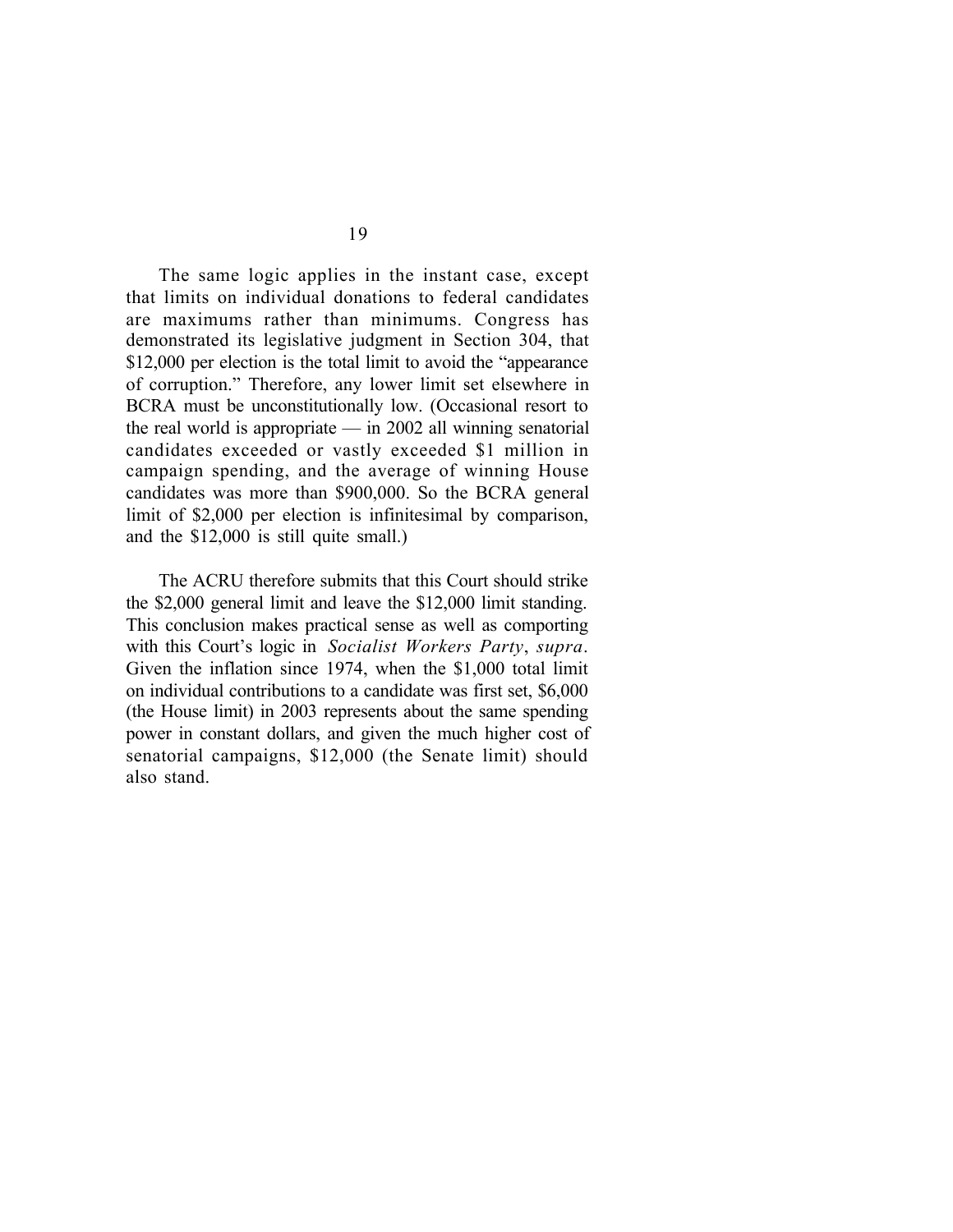### **IV. Are so many parts of BCRA unconstitutional that the entire law should be declared unconstitutional? If so, how should the remedy be fashioned?**

This Court is aware of the seven-year, tortured history of the passage of BCRA. The entire legislative history of the failure of many efforts to adopt such a law, and finally the passage of BCRA, is before the Court. Especially instructive is the back and forth bargaining that occurred both within the Senate and the House of Representatives, and between the leaders and Members of those Houses, in the final four months before the ultimate passage of this law.

"Horse trading" in the passage of legislation is a process older than the United States itself. It was seen in the Colonial legislatures, such as the General Court in Massachusetts and the Assembly in Virginia, that seized a measure of independence from their Royal Governors who in theory had an absolute veto. In all legislatures, horse trading means the same thing. When any complex legislation is on the table, and does not at the beginning claim a substantial majority, bargaining occurs between those who support the legislation and those on the fence. Until final passage of any such piece of legislation, the horse trading involves the inclusion of various provisions, or the exclusion of others, with the purpose of assembling a majority.

This Court explicitly recognized this process in *Buckley v. Valeo*, *supra*, at p. 108: "Unless it is evident that the Legislature would not have enacted those provisions which are within its power, independently of that which is not, the invalid part may be dropped if what is left is fully operative as a law." [Citation omitted.] There, the Court used the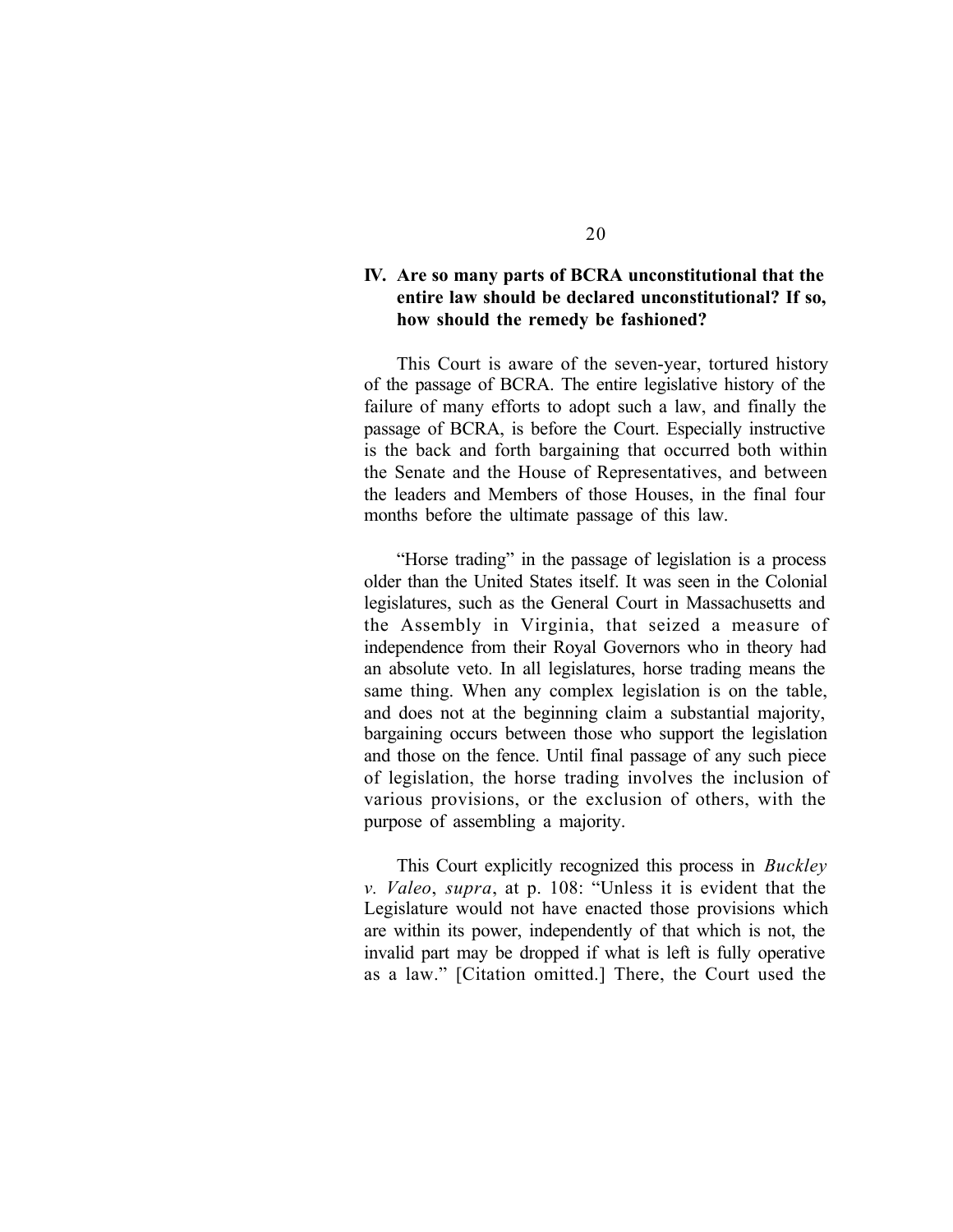severability clause on Subtitle H, but declared that the makeup and appointment of the Federal Election Commission was unconstitutional across the board. So the *Buckley* Court left the remnants of Subtitle H standing, but ruled that the Commission could no longer exercise executive branch powers of any kind and gave Congress a month to reconstitute the Commission.

The logic behind both of the *Buckley* Court's conclusions is clear. In any law which contains a severability clause, Congress has recognized in advance that some provisions may not survive constitutional scrutiny, but the other parts of the law should remain. However, as this Court recognized in *Buckley* and cases there cited, beyond a certain point the Court has struck such an important part of a law that the remainder might never have been passed by Congress in that form.

In that circumstance, the Court should do what Circuit Judge Henderson concluded in the District Court panel. So much of the law may be struck that this Court should not attempt to rewrite the law as if it were the legislature, but instead should place that task back in the hands of Congress.

A special circumstance applies to this Court's review now, as it did in *Buckley* in 1976. For major offices such as President and Senator, fund raising is well underway, and for House candidates it is not far behind. The *Buckley* Court concluded that the Federal Election Commission itself had to be declared unconstitutional, but it took the rare step of staying its final Order to that effect for thirty days, to give the legislative branch the opportunity to rewrite the law in accord with the conclusions reached by this Court. As the *Buckley* Court said, at p. 143, "This limited stay will afford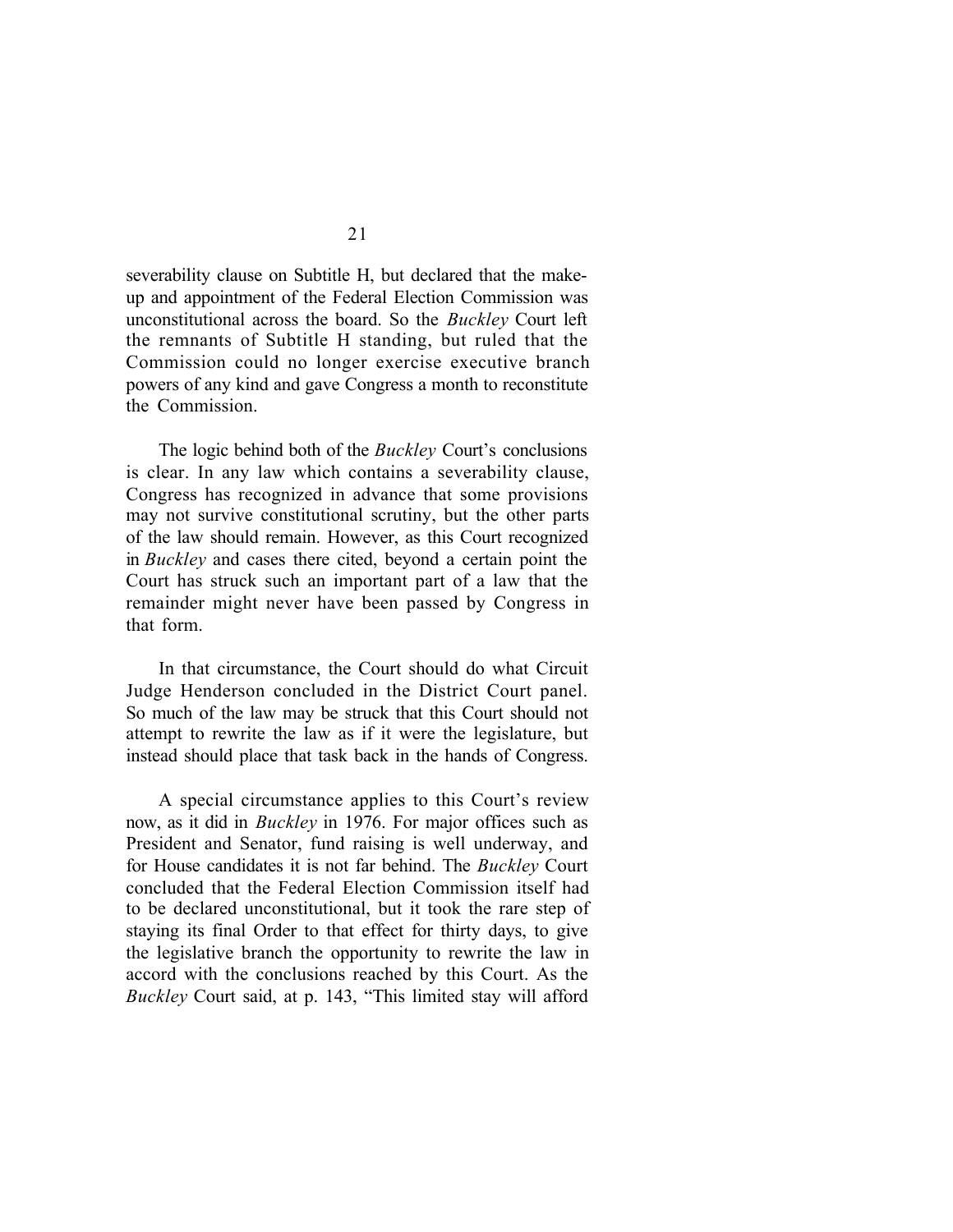Congress an opportunity to reconstitute the Commission by law or to adopt other valid enforcement mechanisms without interrupting enforcement of the provisions the Court sustains, . . ."

And given that opportunity in 1976, Congress did rewrite the law in accord with the Court's findings under the First Amendment (and the separation of powers, which was also a critical issue in *Buckley*). In 2003, with a national election just around the corner — and already begun from the standpoint of fund raising and position-taking by candidates and national and state parties — this Court should afford Congress a similar opportunity to rewrite BCRA.

#### **CONCLUSION**

For the reasons above stated, and similar reasons that applied when this Court decided *Buckley*, the American Civil Rights Union submits that the Court should determine that too many of the original provisions of BCRA are unconstitutional for the balance of the law to remain standing, even considering its severability clause. For the same reasons, then as now, the ACRU submits that the Court should not simply strike BCRA immediately, but should stay its hand and its final Order for a limited period, perhaps more than the thirty days allowed in *Buckley*, to permit Congress to rewrite the law in accord with this Court's decision.

The broadcast media, especially television, are the principal means of communication in American elections today. The broadcast advertising bans are the most obviously unconstitutional provisions in BCRA. And broadcast advertising on issues and positions has already begun, looking forward to the elections of 2004. For these reasons, ACRU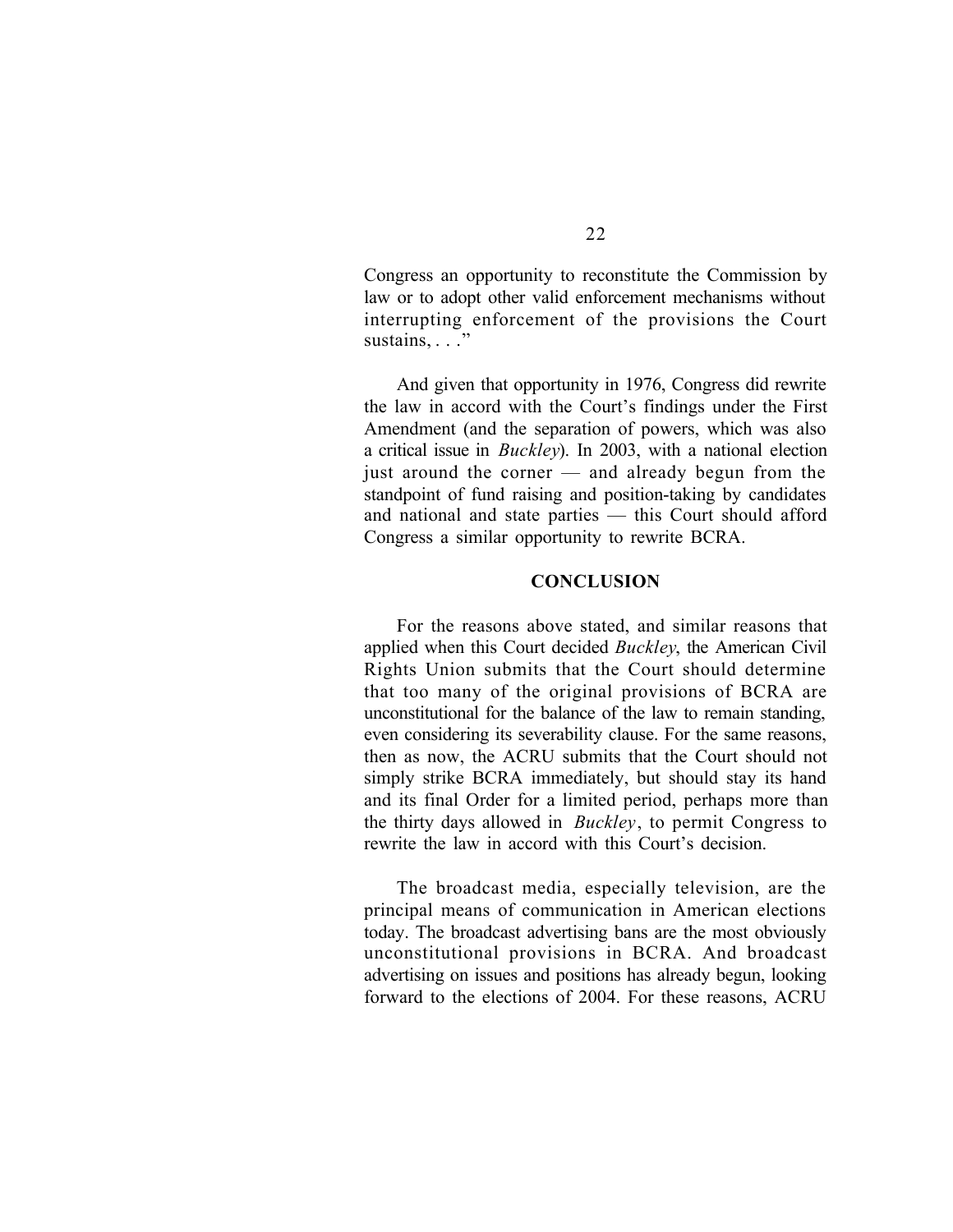submits that notwithstanding the thirty-day delay for Congress to reenact a corrected BCRA, this Court should make its Order striking the broadcast advertising provisions effective immediately.

Fund raising for federal candidates has already well begun. All such fund raising will accelerate, as it always does, in the final months before the year of the election.

Therefore, with respect to the question of \$2,000 or \$12,000 limits on individual contributions per election, the ACRU suggests that the Court make its Order on this effective immediately as well. For the benefit not just of hundreds of candidates for federal office, but of hundreds of thousands of citizens who wish to support such candidates, the ACRU urges the Court to strike the lower limit and leave the higher ones standing, now.

This Court has taken unprecedented steps to convene on 8 September and hear this case on an accelerated basis. This Court recognizes, as it did in 1976, the critical First Amendment impact of laws that reshape the conduct of federal elections. Therefore, the ACRU urges the Court to speak thoroughly and clearly to Congress about the provisions of BCRA which are unconstitutional, and those which pass constitutional muster, so the rewriting of BCRA by Congress will become a solid and sustainable pattern for the conduct of the 2004 elections and, it is hoped, many elections to come.